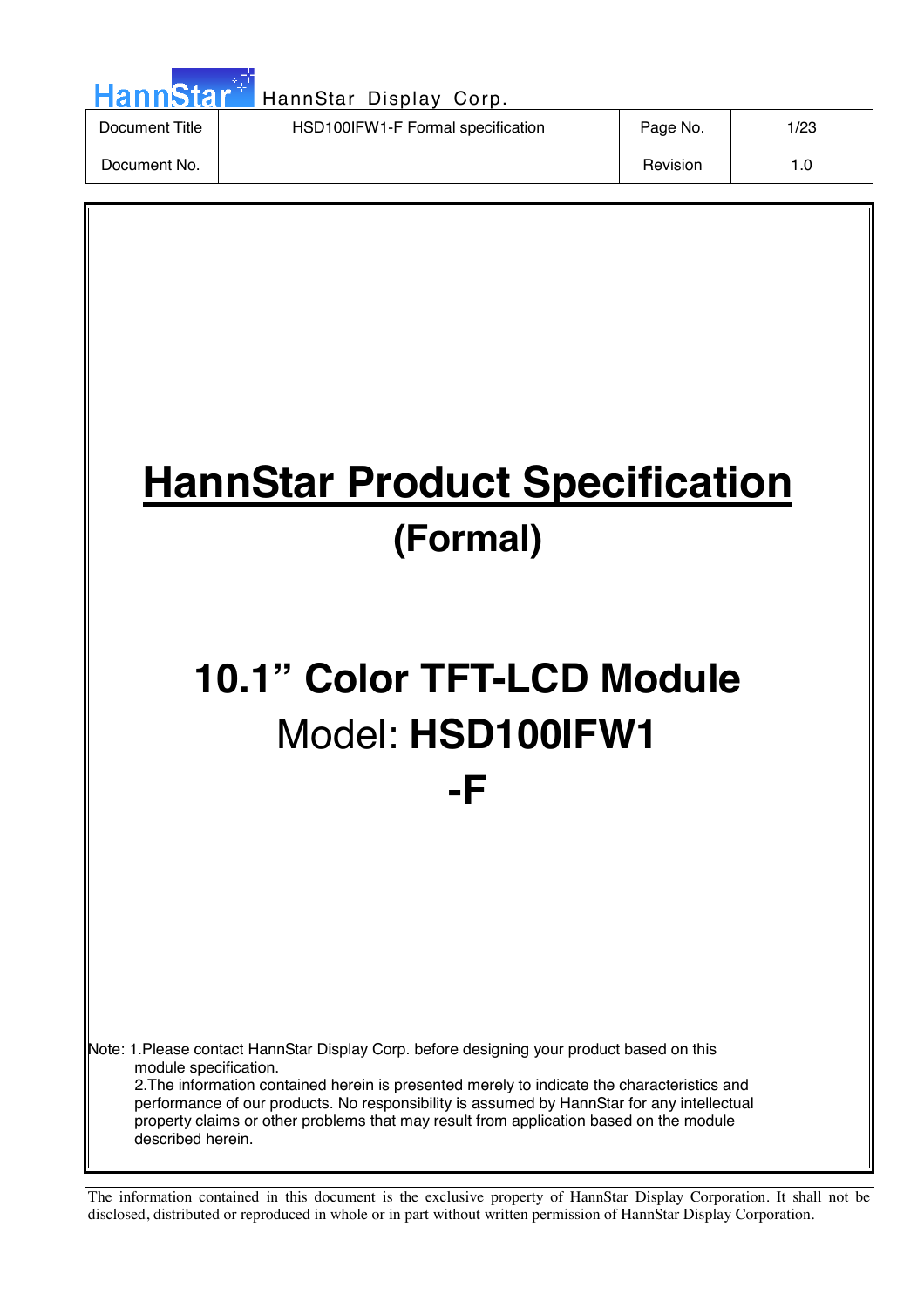|  | <b>HannStar</b> |  |
|--|-----------------|--|
|  |                 |  |

F

## HannStar Display Corp.

| Document Title | HSD100IFW1-F Formal specification | Page No. | 2/23 |
|----------------|-----------------------------------|----------|------|
| Document No.   |                                   | Revision | 1.0  |

| <b>Record of Revisions</b> |                                            |     |                                                 |  |  |
|----------------------------|--------------------------------------------|-----|-------------------------------------------------|--|--|
| Rev.                       | Sub-Model<br>Description of change<br>Date |     |                                                 |  |  |
| $1.0\,$                    |                                            | F01 | Formal product specification was first released |  |  |
|                            |                                            |     |                                                 |  |  |
|                            |                                            |     |                                                 |  |  |
|                            |                                            |     |                                                 |  |  |
|                            |                                            |     |                                                 |  |  |
|                            |                                            |     |                                                 |  |  |
|                            |                                            |     |                                                 |  |  |
|                            |                                            |     |                                                 |  |  |
|                            |                                            |     |                                                 |  |  |
|                            |                                            |     |                                                 |  |  |
|                            |                                            |     |                                                 |  |  |
|                            |                                            |     |                                                 |  |  |
|                            |                                            |     |                                                 |  |  |
|                            |                                            |     |                                                 |  |  |
|                            |                                            |     |                                                 |  |  |
|                            |                                            |     |                                                 |  |  |
|                            |                                            |     |                                                 |  |  |
|                            |                                            |     |                                                 |  |  |
|                            |                                            |     |                                                 |  |  |
|                            |                                            |     |                                                 |  |  |
|                            |                                            |     |                                                 |  |  |
|                            |                                            |     |                                                 |  |  |
|                            |                                            |     |                                                 |  |  |
|                            |                                            |     |                                                 |  |  |
|                            |                                            |     |                                                 |  |  |
|                            |                                            |     |                                                 |  |  |
|                            |                                            |     |                                                 |  |  |
|                            |                                            |     |                                                 |  |  |
|                            |                                            |     |                                                 |  |  |
|                            |                                            |     |                                                 |  |  |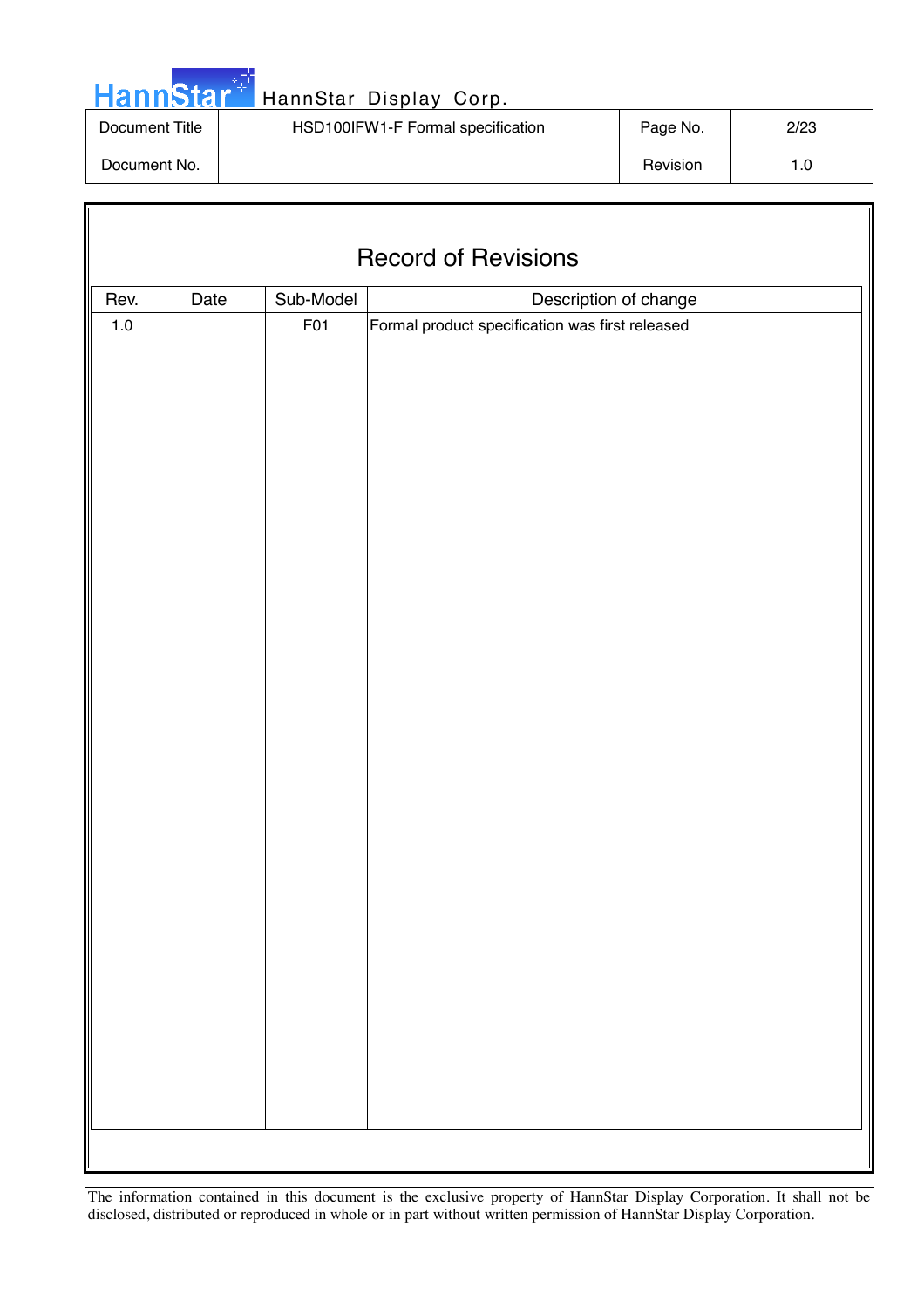| <b>HannStar</b> |  |
|-----------------|--|
|                 |  |

| Document Title | HSD100IFW1-F Formal specification | Page No. | 3/23 |
|----------------|-----------------------------------|----------|------|
| Document No.   |                                   | Revision |      |

| 1.0  | p.4  |
|------|------|
| 2.0  | p.5  |
| 3.0  | p.6  |
| 4.0  | p.10 |
| 5.0  | p.12 |
| 6.0  | p.14 |
| 7.0  | p.18 |
| 8.0  | p.19 |
| 9.0  | p.20 |
| 10.0 | p.21 |
| 11.0 | p.22 |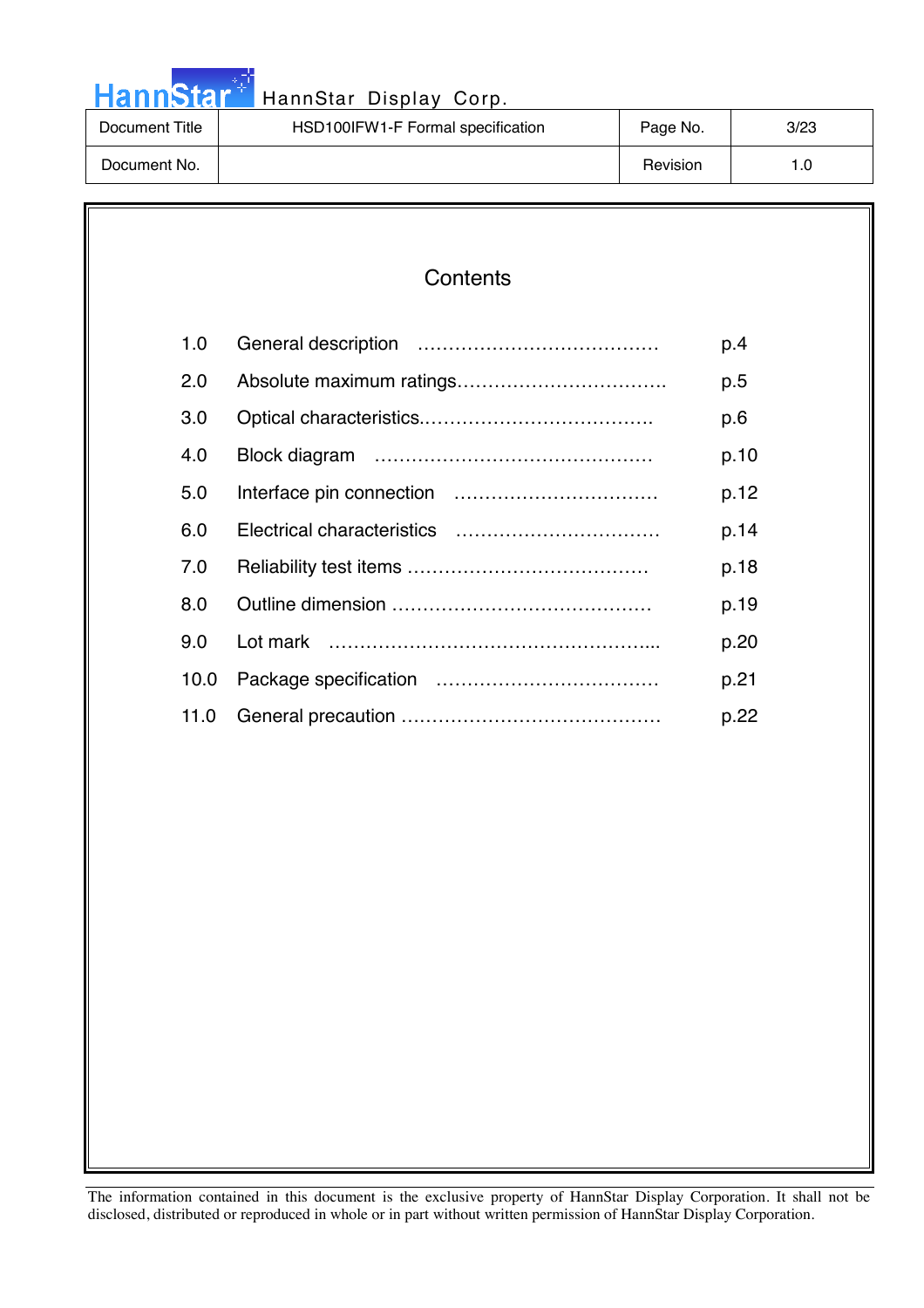

# Hann Star<sup>47</sup> HannStar Display Corp.

| Document Title | HSD100IFW1-F Formal specification | Page No. | 4/23 |
|----------------|-----------------------------------|----------|------|
| Document No.   |                                   | Revision | ı .O |

#### **1.0 GENERAL DESCRIPTION**

#### **1.1 Introduction**

HannStar Display model HSD100IFW1-F is a color active matrix thin film transistor (TFT) liquid crystal display (LCD) that uses amorphous silicon TFT as a switching device. This model is composed of a TFT LCD panel, a driving circuit and a back light system. This TFT LCD has a 10.1 (17:10) inch diagonally measured active display area with WSVGA (1024 horizontal by 600 vertical pixel) resolution.

#### **1.2 Features**

- 10.1 (17:10 diagonal) inch configuration
- One channel LVDS interface
- 262K color by 6 bit R.G.B signal input
- RoHS / Halogen Free Compliance

#### **1.3 Applications**

- Mobile NB
- Digital Photo frame
- Display terminal for AV application

#### **1.4 General information**

| Item                     |                   | Specification                             | Unit   |
|--------------------------|-------------------|-------------------------------------------|--------|
| <b>Outline Dimension</b> |                   | 235 x 145.8 x 5.5 (Typ.)                  | mm     |
| Display area             |                   | 220.416(H) x 129.15(V)                    | mm     |
| Number of Pixel          |                   | 1024 RGB (H) x 600(V)                     | pixels |
| Pixel pitch              |                   | $0.21525(H) \times 0.21525(V)$            | mm     |
| Pixel arrangement        |                   | <b>RGB Vertical stripe</b>                |        |
| Display mode             |                   | Normally white                            |        |
| Surface treatment        |                   | Glare, Hard-Coating (3H) with Normal film |        |
| Weight                   |                   | 260 (Typ.)                                | g      |
| <b>Back-light</b>        |                   | Single LED (Side-Light type)              |        |
| Power                    | Logic System      | 1.1 (Max.)                                | W      |
| Consumption              | <b>B/L System</b> | 3.1 (Max.)                                | W      |

#### **1.5 Mechanical Information**

| Item                  |                | Min.  | Typ.  | Max.  | Unit |
|-----------------------|----------------|-------|-------|-------|------|
|                       | Horizontal (H) | 234.5 | 235   | 235.5 | mm   |
| Module<br><b>Size</b> | Vertical (V)   | 145.3 | 145.8 | 146.3 | mm   |
|                       | Depth (D)      |       | 5.5   | 5.8   | mm   |
| Weight                |                |       | 260   | 275   | g    |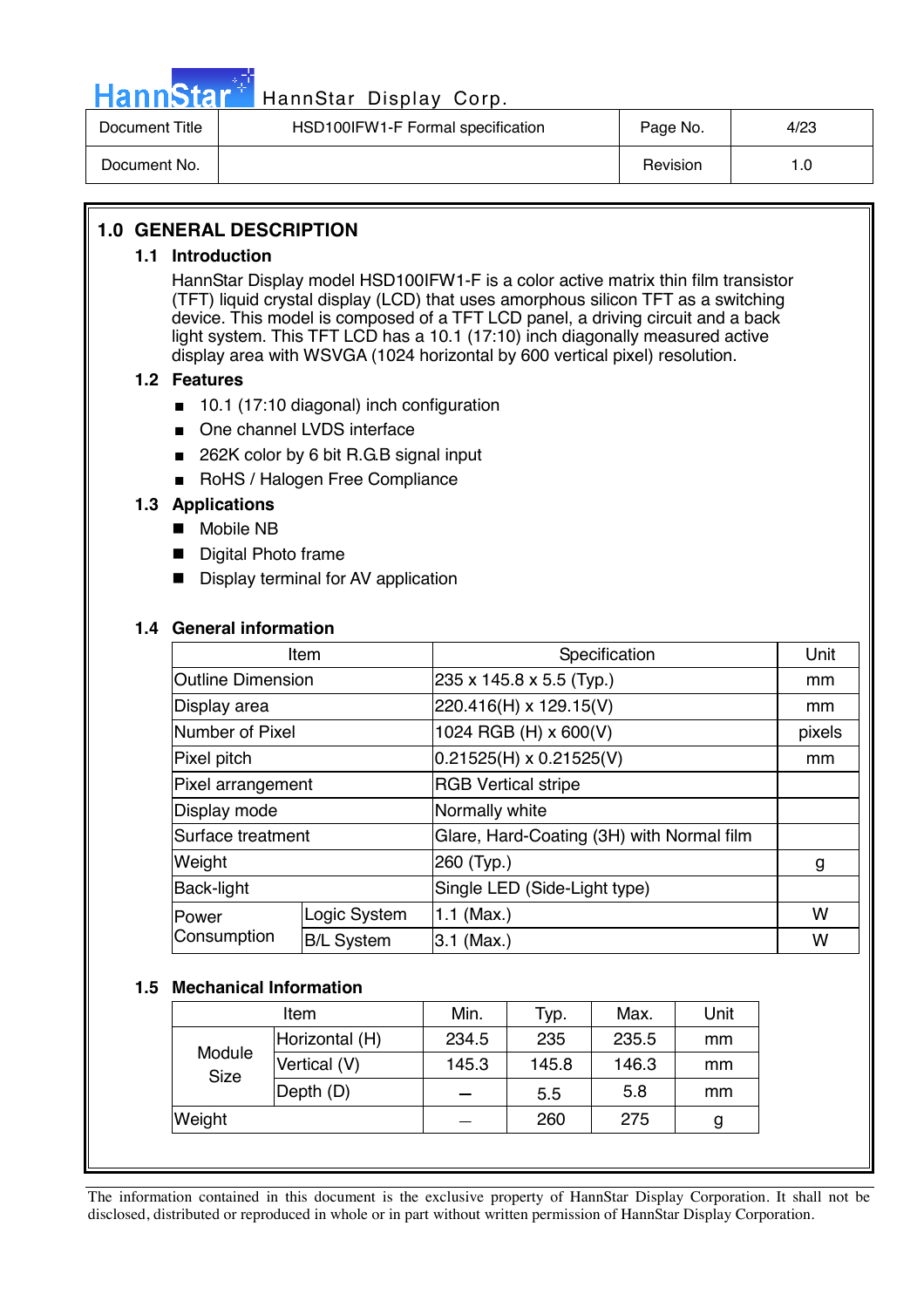

| Document Title | HSD100IFW1-F Formal specification | Page No. | 5/23 |
|----------------|-----------------------------------|----------|------|
| Document No.   |                                   | Revision |      |

#### **2.0 ABSOLUTE MAXIMUM RATINGS**

#### **2.1 Electrical Absolute Rating**

#### **2.1.1 TFT LCD Module**

| Item                            | Symbol | Min.   | Max. | Unit | <b>Note</b> |
|---------------------------------|--------|--------|------|------|-------------|
| <b>LED Power Supply voltage</b> | VLED   | -0.3   | 6.0  |      | $GND=0$     |
| Logic Supply voltage            | V DD   | $-0.3$ | 6.0  |      |             |

#### **2.2 Environment Absolute Rating**

| Item                         | Symbol | Min. | Max. | Unit   | <b>Note</b> |
|------------------------------|--------|------|------|--------|-------------|
| <b>Operating Temperature</b> | opa    |      | 50   |        |             |
| Storage Temperature          | stg    | -20  | 60   | $\sim$ |             |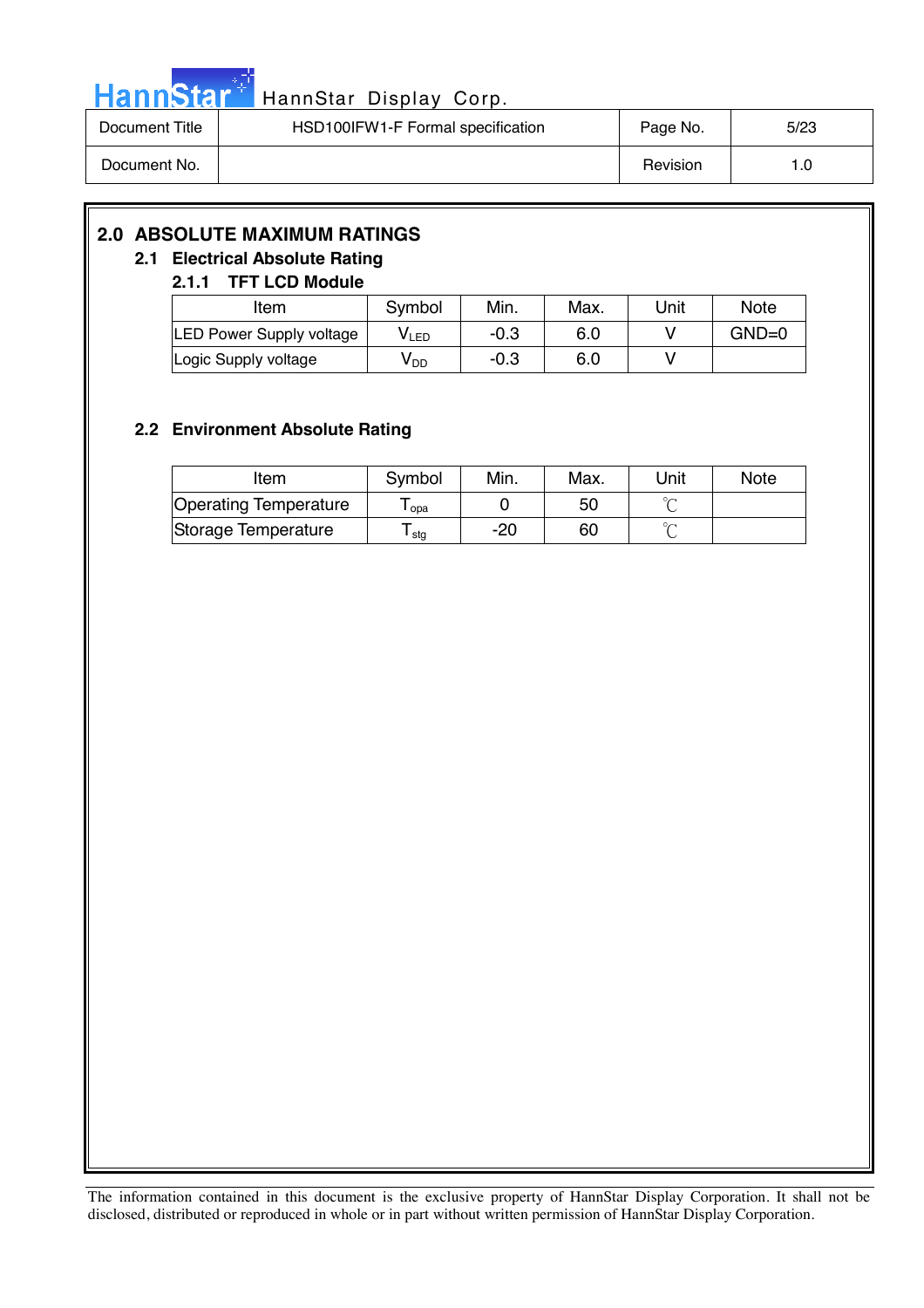

# HannStar<sup>t HannStar Display Corp.</sup>

| Document Title | HSD100IFW1-F Formal specification | Page No. | 6/23 |
|----------------|-----------------------------------|----------|------|
| Document No.   |                                   | Revision | 0. ا |

| 3.1                          | <b>3.0 OPTICAL CHARACTERISTICS</b><br><b>Optical specification</b> |                       |                   |       |       |       |                 |                         |  |
|------------------------------|--------------------------------------------------------------------|-----------------------|-------------------|-------|-------|-------|-----------------|-------------------------|--|
| Item                         |                                                                    |                       | Symbol Condition  | Min.  | Typ.  | Max.  | Unit            | <b>Note</b>             |  |
| Contrast                     |                                                                    | <b>CR</b>             |                   | 400   | 500   |       |                 | (1)(2)                  |  |
| Response                     | <b>Rising</b>                                                      | $T_{\mathsf{R}}$      |                   |       | 5     | 7     |                 |                         |  |
| time                         | Falling                                                            | $T_{\rm F}$           | $\Theta = 0$      |       | 20    | 28    | msec            | (1)(3)                  |  |
| (Center)                     | White luminance                                                    |                       | Normal<br>viewing | 200   | 250   | —     | $\text{cd/m}^2$ | (1)(4)<br>$(I_L=200mA)$ |  |
| Color                        |                                                                    | $W_{x}$               | angle             | 0.260 | 0.310 | 0.360 |                 |                         |  |
| chromaticity<br>(CIE1931)    | White                                                              | $W_{V}$               |                   | 0.280 | 0.330 | 0.380 |                 |                         |  |
|                              |                                                                    | $\Theta_L$            |                   | 40    | 45    |       |                 | (1)(4)                  |  |
| Viewing                      | Hor.                                                               | $\Theta_{\rm R}$      |                   | 40    | 45    |       |                 |                         |  |
| angle                        |                                                                    | $\Theta$ u            | CR > 10           | 10    | 15    |       |                 |                         |  |
|                              | Ver.                                                               | $\Theta_{\mathsf{D}}$ |                   | 30    | 35    |       |                 |                         |  |
| <b>Brightness uniformity</b> |                                                                    | B <sub>UNI</sub>      | $\Theta = 0$      | 70    |       |       | $\%$            | (5)                     |  |
| <b>Optima View Direction</b> |                                                                    |                       | 6 O'<br>clock     |       |       |       |                 |                         |  |

#### **3.2 Measuring Condition**

- $\blacksquare$  Measuring surrounding : dark room
- LED current I<sub>L</sub>: 200mA
- Ambient temperature: 25±2°C
- 15min. warm-up time.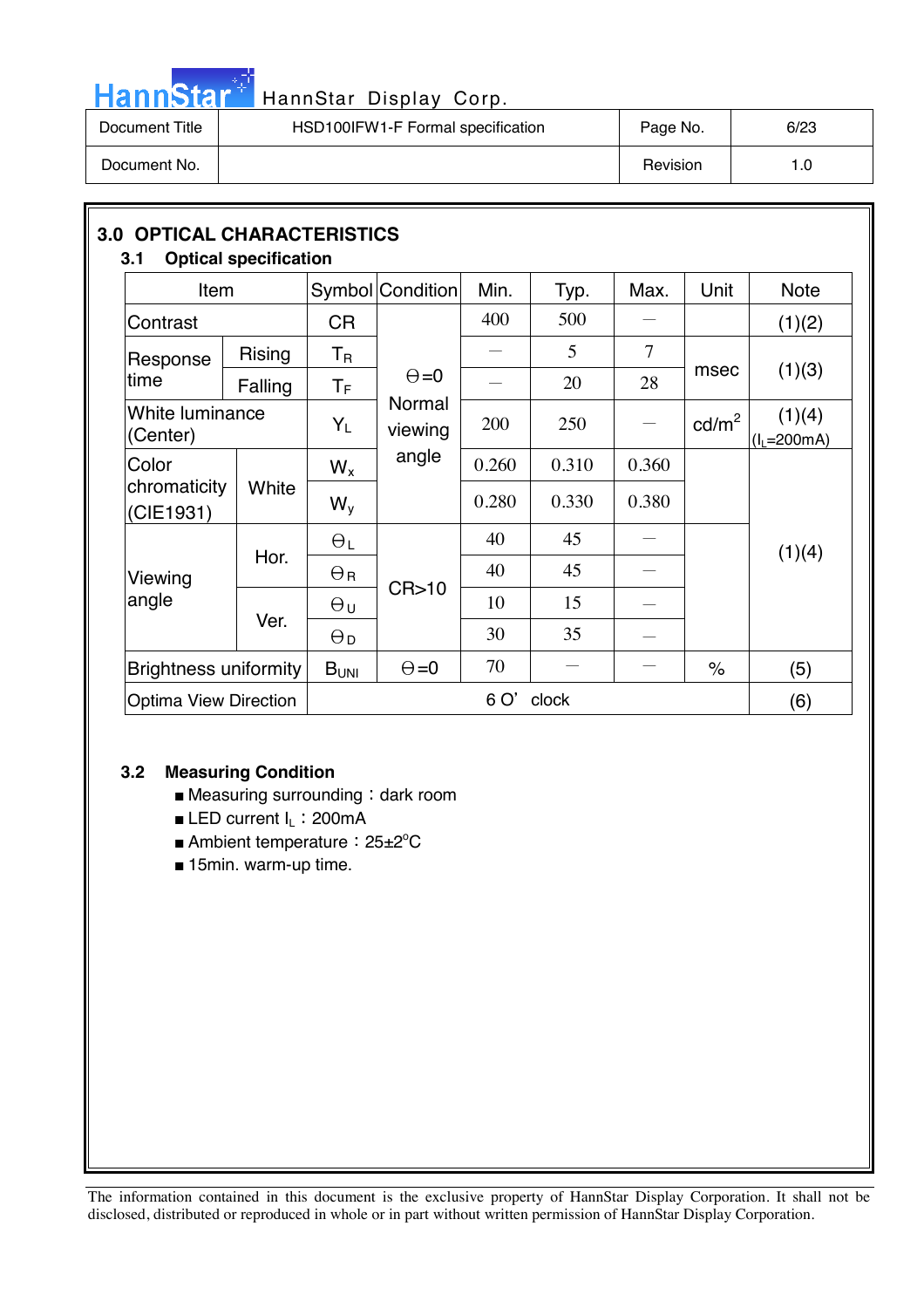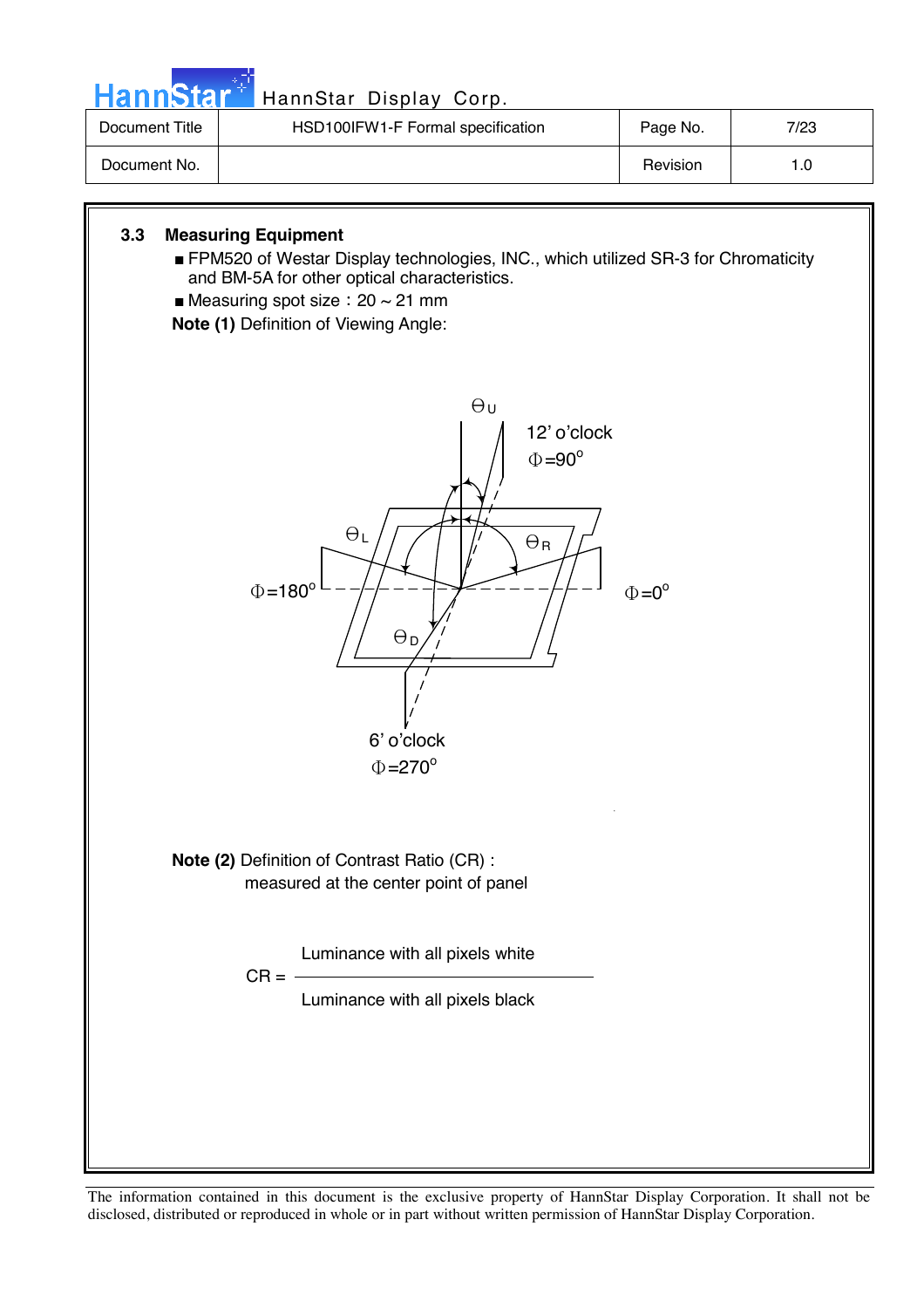| <b>HannStart</b> | HannStar Display Corp.            |          |      |
|------------------|-----------------------------------|----------|------|
| Document Title   | HSD100IFW1-F Formal specification | Page No. | 8/23 |
| Document No.     |                                   | Revision | 1.0  |

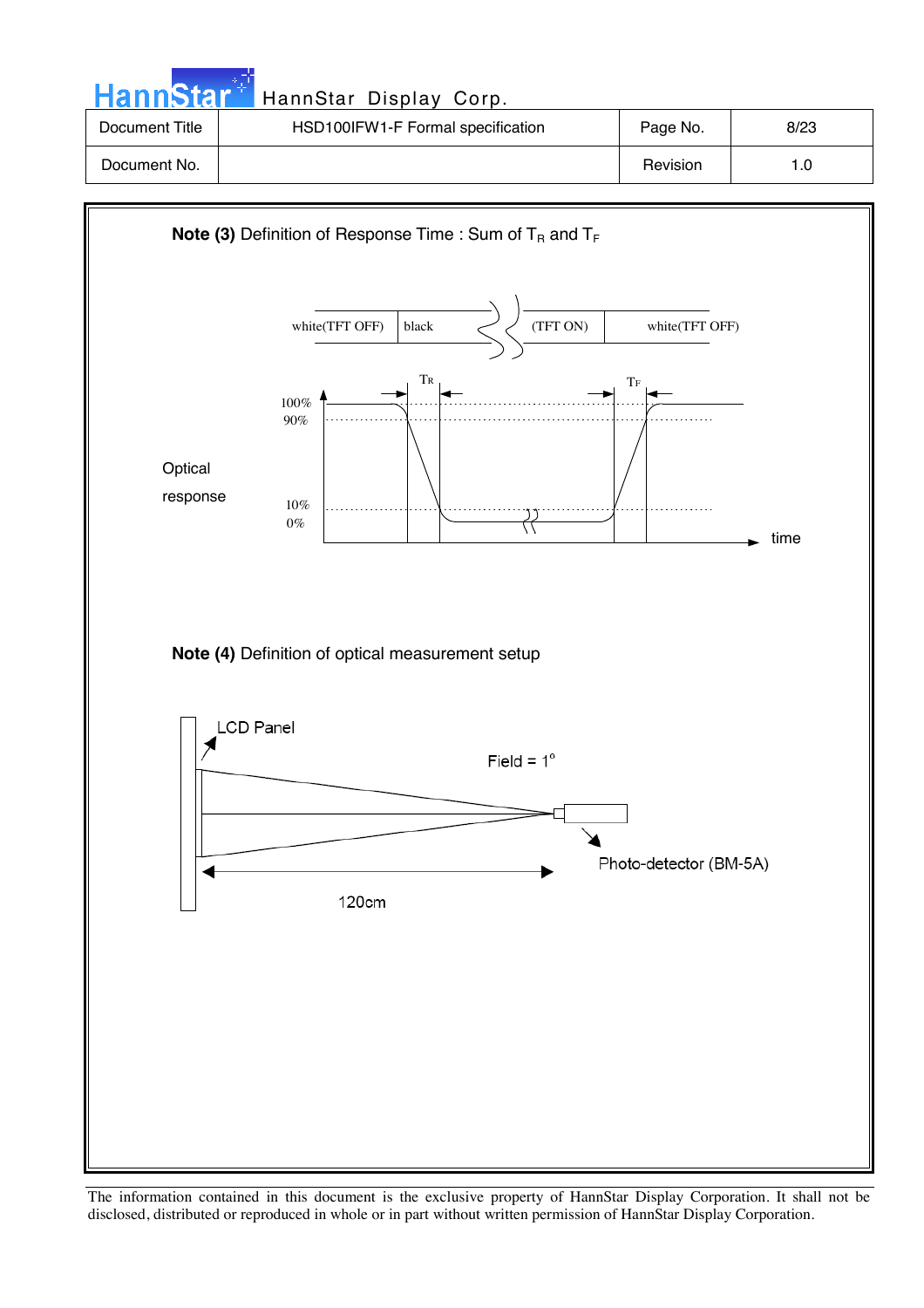| HannStar <sup>+</sup> | HannStar Display Corp.            |          |      |
|-----------------------|-----------------------------------|----------|------|
| Document Title        | HSD100IFW1-F Formal specification | Page No. | 9/23 |
| Document No.          |                                   | Revision | 1.0  |

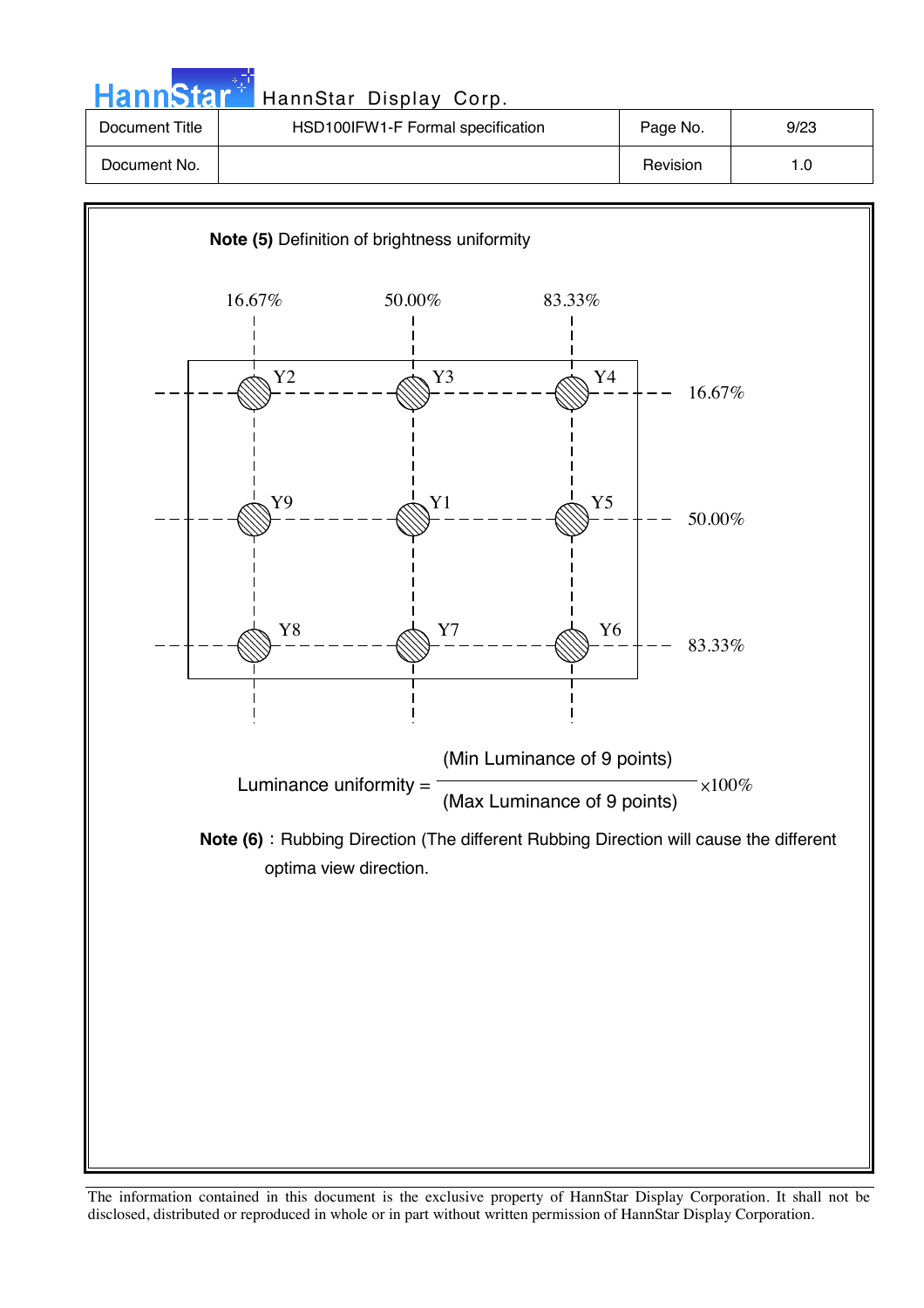| <b>HannStar</b> | HannStar Display Corp.            |          |       |
|-----------------|-----------------------------------|----------|-------|
| Document Title  | HSD100IFW1-F Formal specification | Page No. | 10/23 |
| Document No.    |                                   | Revision | 1.0   |

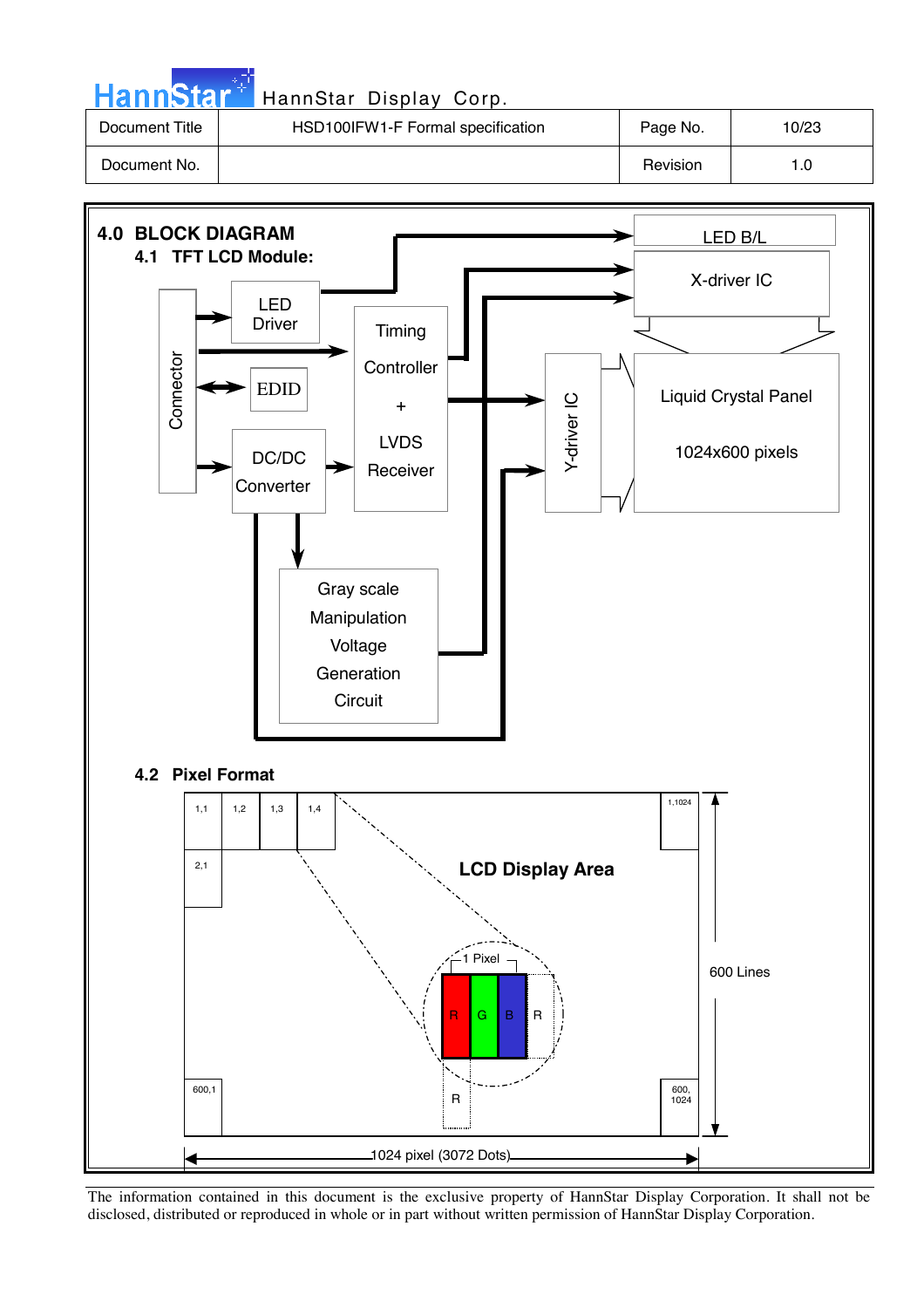|  | ann | Ы |  |
|--|-----|---|--|
|  |     |   |  |

| Document Title | HSD100IFW1-F Formal specification | Page No. | 11/23 |
|----------------|-----------------------------------|----------|-------|
| Document No.   |                                   | Revision | 0. ا  |

|                                             |                    | <b>MSB</b>              |                                |                                |                                | LSB                     | <b>MSB</b>                   |                              |                           |                |                         | <b>LSBMSB</b>             |                     |                     |                     |                | LSB            | Gray scale                                               |
|---------------------------------------------|--------------------|-------------------------|--------------------------------|--------------------------------|--------------------------------|-------------------------|------------------------------|------------------------------|---------------------------|----------------|-------------------------|---------------------------|---------------------|---------------------|---------------------|----------------|----------------|----------------------------------------------------------|
|                                             | <b>Display</b>     | R5 R4                   |                                | R <sub>3</sub>                 | R <sub>2</sub>                 |                         | R1 R0 G5 G4                  |                              | G <sub>3</sub>            | G2G1           |                         | GO B5 B4                  |                     | B <sub>3</sub>      | <b>B2</b>           | <b>B1</b>      | B <sub>0</sub> | level                                                    |
|                                             | <b>Black</b>       |                         |                                | L                              | L                              | L                       |                              | L                            | L                         | L              | L                       | LIL                       |                     | L                   | L                   | L              |                | $\overline{\phantom{a}}$                                 |
|                                             | <b>Blue</b>        | L                       | L                              | L                              | L                              | L                       | LIL                          | L                            | L                         | L              | Г                       | L H                       | $\overline{H}$      | $\overline{H}$      | $\overline{H}$      | $\overline{H}$ | $\overline{H}$ |                                                          |
|                                             | Green              |                         | L                              | L                              |                                |                         | $\overline{\mathbf{H}}$      | $\overline{H}$               | $\overline{H}$            | $\overline{H}$ | $\overline{H}$          | H L                       | L                   | L                   | L                   |                |                | $\frac{1}{2}$                                            |
| <b>Basic</b>                                | <b>Light Blue</b>  | L                       | L                              | L                              |                                | L                       | ГI<br>Н                      | $\overline{H}$               | $\overline{H}$            | Η              | Η                       | $\overline{H}$ H          | H                   | $\mathsf{H}$        | $\overline{H}$      | $\overline{H}$ | $\overline{H}$ | $\blacksquare$                                           |
| color                                       | Red                | Н                       | $\mathsf{H}$<br>$\overline{H}$ | $\mathsf{H}$<br>$\overline{H}$ | $\mathsf{H}$<br>$\overline{H}$ | Н<br>$\overline{H}$     | HIL                          | L                            | L                         | L<br>L         | L                       | L<br>$\frac{1}{\text{H}}$ | L<br>$\overline{H}$ | L<br>$\overline{H}$ | L<br>$\overline{H}$ | $\overline{H}$ | $\overline{H}$ | $\blacksquare$                                           |
|                                             | Purple<br>Yellow   | H<br>$\mathsf{H}$       | $\overline{H}$                 | $\overline{\mathsf{H}}$        | $\overline{\mathsf{H}}$        | $\overline{H}$          | HL<br>нŀн                    | L<br>$\overline{\mathsf{H}}$ | $\overline{H}$            | $\overline{H}$ | L<br>$\overline{H}$     | H L                       | L                   |                     | L                   |                |                | $\qquad \qquad \blacksquare$<br>$\overline{\phantom{a}}$ |
|                                             | White              | $\overline{\mathsf{H}}$ | $\overline{H}$                 | $\overline{H}$                 | $\overline{H}$                 | $\overline{\mathsf{H}}$ | $\frac{}{\mathbf H}$         | $\overline{H}$               | $\overline{H}$            | $\overline{H}$ | $\overline{H}$          | $\overline{H}$ H          | $\overline{H}$      | $\overline{H}$      | $\overline{H}$      | $\overline{H}$ | $\overline{H}$ | ÷,                                                       |
|                                             | <b>Black</b>       |                         |                                | L                              |                                | L                       | L                            | L                            |                           | L              | L                       | L                         |                     |                     | L                   |                |                | L <sub>0</sub>                                           |
|                                             |                    |                         | L                              | L                              | L                              | L                       | HL                           | L                            | L                         | L              | L                       | L                         | L                   | L                   | L                   | L              |                | L1                                                       |
|                                             |                    |                         |                                |                                |                                | $\overline{H}$          | ЦL                           | L                            |                           | L              | L                       | LL                        |                     |                     | L                   | L              |                | L2                                                       |
| Gray<br>scale<br>of Red                     | Dark<br>↑<br>T     |                         |                                |                                |                                |                         |                              |                              |                           |                |                         |                           |                     |                     |                     |                |                | L3L60                                                    |
|                                             | Light              |                         |                                |                                |                                |                         |                              |                              |                           |                |                         |                           |                     |                     |                     |                |                |                                                          |
|                                             |                    | $\mathsf{H}$            | H                              | H                              | H                              | L                       | HL                           | L                            | L                         | L              | L                       | LL                        | L                   | L                   | L                   | L              |                | L <sub>61</sub>                                          |
|                                             |                    | $\overline{\mathsf{H}}$ | $\overline{H}$                 | $\overline{\mathsf{H}}$        | $\overline{\mathsf{H}}$        | $\overline{H}$          | LIL                          | L                            | L                         | L              | L                       | L<br>L                    | L                   | L                   | L                   | L              |                | L62                                                      |
|                                             | Red                | H                       | $\overline{H}$                 | $\overline{H}$                 | $\overline{H}$                 | $\overline{H}$          | $\frac{1}{\sqrt{2}}$         | L                            |                           | L              | L                       | $\overline{L}$            |                     |                     | L                   |                |                | Red L63                                                  |
|                                             | <b>Black</b>       | L                       | L                              | L                              | L                              | L                       | LIL                          | L                            |                           | L              | L                       | LL                        | L                   |                     | L                   | L              |                | L <sub>0</sub>                                           |
|                                             |                    |                         | L<br>L                         | L<br>L                         | L                              | L                       | L<br>IL<br>LL                | L<br>L                       |                           |                | L<br>Η                  | $\overline{H}$<br>L L     | L                   | L                   | L<br>L              | Ĺ<br>L         |                | L1<br>L2                                                 |
| Gray<br>scale of<br>Green                   | Dark<br>↑<br>Light |                         |                                |                                |                                |                         |                              |                              |                           |                |                         |                           |                     |                     |                     |                |                | L3L60                                                    |
|                                             |                    |                         | L                              | L                              |                                | L                       | LЩ                           | H                            | H                         | H              | L                       | HL                        | L                   | L                   | L                   | L              |                | L61                                                      |
|                                             |                    |                         | L                              | L                              | L                              | L                       | LН                           | H                            | $\boldsymbol{\mathsf{H}}$ | $\mathsf{H}$   | H                       | L                         | L                   | L                   | L                   | L              |                | L62                                                      |
|                                             | Green              |                         |                                | L                              |                                |                         | $\overline{\mathbf{H}}$<br>L | $\overline{H}$               | $\overline{H}$            | $\overline{H}$ | $\overline{\mathsf{H}}$ | НL                        |                     |                     | L                   |                |                | Green L63                                                |
|                                             | <b>Black</b>       | L                       |                                | L                              |                                | L                       | LIL                          | L                            |                           | L              | L                       | LL                        | L                   |                     | L                   | L              |                | L <sub>0</sub>                                           |
|                                             |                    |                         | L                              | L                              | L                              |                         | L<br>IL                      | L                            | L                         | L              | L                       | LL                        | L                   |                     | L                   | L              | $\overline{H}$ | L1                                                       |
|                                             |                    |                         | L                              | L                              | L                              | L                       | τL                           | L                            | L                         | L              | L                       | LL                        | L                   | L                   | L                   | $\overline{H}$ |                | L2                                                       |
| Gray<br>scale of<br><b>Blue</b>             | Dark<br>T<br>Light |                         |                                |                                |                                |                         |                              |                              |                           |                |                         |                           |                     |                     |                     |                |                | L3L60                                                    |
|                                             |                    |                         | ┕                              | ┶                              | щ                              |                         | τĮ                           | ш                            |                           | ட              | ┕                       | $\frac{\Gamma}{H}$        | $\overline{H}$      | $\overline{H}$      | H                   |                | H              | L61                                                      |
|                                             |                    | L                       | L                              | L                              | L                              | L                       | LIL                          | L                            | L                         | L              | L                       | ЦH                        | $\mathsf{H}$        | H                   | $\mathsf{H}$        | $\mathsf{H}$   | L              | L62                                                      |
|                                             | <b>Blue</b>        | L                       | L                              | L                              | L                              | L                       | LIL                          | L                            |                           | L              | L                       | L H                       | Η                   | $\overline{H}$      | $\overline{H}$      | Н              | $\mathsf{H}$   | Blue L63                                                 |
|                                             | <b>Black</b>       |                         |                                | L                              |                                |                         | LIL                          | L                            |                           | L              | L                       | LL                        |                     | L                   | L                   |                |                | L0                                                       |
|                                             |                    |                         | L                              | L                              | L                              | L                       | $\frac{1}{\sqrt{2}}$         | L                            |                           | L              | L                       | HĿ                        | L                   |                     | L                   | L              | $\overline{H}$ | L1                                                       |
|                                             |                    |                         | L                              | L                              | L                              | $\overline{\mathsf{H}}$ | LIL                          | L                            |                           |                | $\overline{\mathsf{H}}$ | LL                        |                     |                     | L                   | $\overline{H}$ |                | $\overline{L2}$                                          |
| Gray<br>scale of<br>White &<br><b>Black</b> | Dark<br>↑<br>Light |                         |                                |                                |                                |                         |                              |                              |                           |                |                         |                           |                     |                     |                     |                |                | L3L60                                                    |
|                                             |                    | Н                       | Н                              | H                              | н                              | L                       | нŀн                          | H                            | Н                         | H              | L                       | нŀн                       | Н                   | Н                   | Н                   | L              | H              | L61                                                      |
|                                             |                    | Н                       | $\overline{H}$                 | $\overline{H}$                 | $\overline{H}$                 | $\overline{H}$          | 믘                            | $\overline{H}$               | $\overline{H}$            | $\overline{H}$ | $\overline{H}$          | 믘                         | $\overline{H}$      | $\overline{H}$      | $\overline{H}$      | H              |                | L62                                                      |
|                                             | White              | $\overline{H}$          | H                              | $\overline{H}$                 | $\overline{H}$                 | $\overline{H}$          | H <sub>H</sub>               | $\overline{H}$               | $\overline{H}$            | Н              | $\overline{H}$          | $\overline{H}$            | $\overline{H}$      | H                   | $\overline{H}$      | $\overline{H}$ | H              | White L63                                                |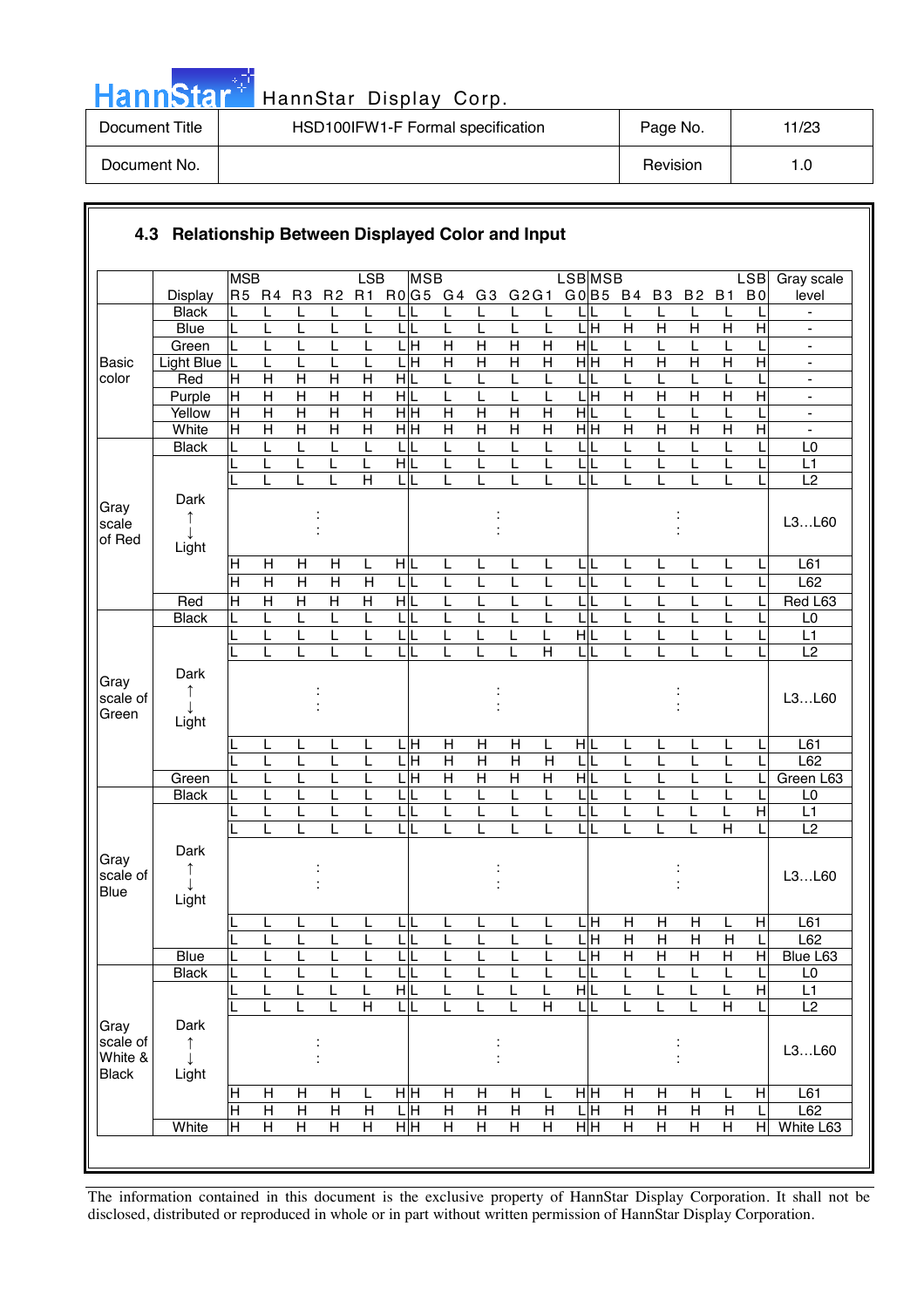

| Document Title | HSD100IFW1-F Formal specification | Page No. | 12/23 |
|----------------|-----------------------------------|----------|-------|
| Document No.   |                                   | Revision | . .0  |

|                         | <b>5.0 INTERFACE PIN CONNECTION</b> |                                                                     |
|-------------------------|-------------------------------------|---------------------------------------------------------------------|
| 5.1 TFT LCD Module:     |                                     |                                                                     |
|                         |                                     | CN1 (Input signal): FI-XB30SL-HF10 (JAE or equivalent)              |
| Pin No.                 | Signal                              | Description                                                         |
| 1                       | <b>GND</b>                          | Ground                                                              |
| $\overline{c}$          | <b>VDD</b>                          | 3.3V Power                                                          |
| 3                       | <b>VDD</b>                          | 3.3V Power                                                          |
| $\overline{\mathbf{4}}$ | V EDID                              | 3.3V Power for EDID                                                 |
| 5                       | <b>ADJ</b>                          | Adjust for LED brightness<br>Note                                   |
| 6                       | CLK_EDID                            | <b>EDID Clock Input</b>                                             |
| $\overline{7}$          | DATA EDID                           | <b>EDID Data Input</b>                                              |
| 8                       | RXINO-                              | LVDS Signal -<br>channel0-                                          |
| $9$                     | RXIN0+                              | LVDS Signal+<br>$channel0+$                                         |
| 10                      | <b>GND</b>                          | Ground                                                              |
| 11                      | RXIN1-                              | Data Input<br>channel1-                                             |
| 12                      | RXIN1+                              | Data Input<br>$channel1+$                                           |
| 13                      | <b>GND</b>                          | Ground                                                              |
| 14                      | RXIN2-                              | channel <sub>2</sub> -<br>Data Input                                |
| 15                      | RXIN2+                              | $channel2+$<br>Data Input                                           |
| 16                      | <b>GND</b>                          | Ground                                                              |
| 17                      | <b>RXCLKIN-</b>                     | CLK-<br>Data Input                                                  |
| 18                      | RXCLKIN+                            | CLK+<br>Data Input                                                  |
| 19                      | <b>GND</b>                          | Ground                                                              |
| 20                      | <b>NC</b>                           | <b>NC</b>                                                           |
| 21                      | <b>NC</b>                           | <b>NC</b>                                                           |
| 22                      | <b>GND</b>                          | Ground                                                              |
| 23                      | <b>GND</b>                          | Ground                                                              |
| 24                      | <b>VLED</b>                         | LED Power +5V                                                       |
| 25                      | <b>VLED</b>                         | ED Power +5V                                                        |
| 26                      | <b>VLED</b>                         | LED Power +5V                                                       |
| 27                      | <b>NC</b>                           | <b>NC</b>                                                           |
| 28                      | VDD_EN                              | VDD enable pin                                                      |
| 29                      | <b>NC</b>                           | ΝC                                                                  |
| 30                      | VLED_EN                             | <b>VLED</b> enable pin                                              |
|                         |                                     | Note: The brightness of LCD panel could be changed by adjusting ADJ |
|                         |                                     |                                                                     |
|                         |                                     |                                                                     |
|                         |                                     |                                                                     |
|                         |                                     |                                                                     |
|                         |                                     |                                                                     |
|                         |                                     |                                                                     |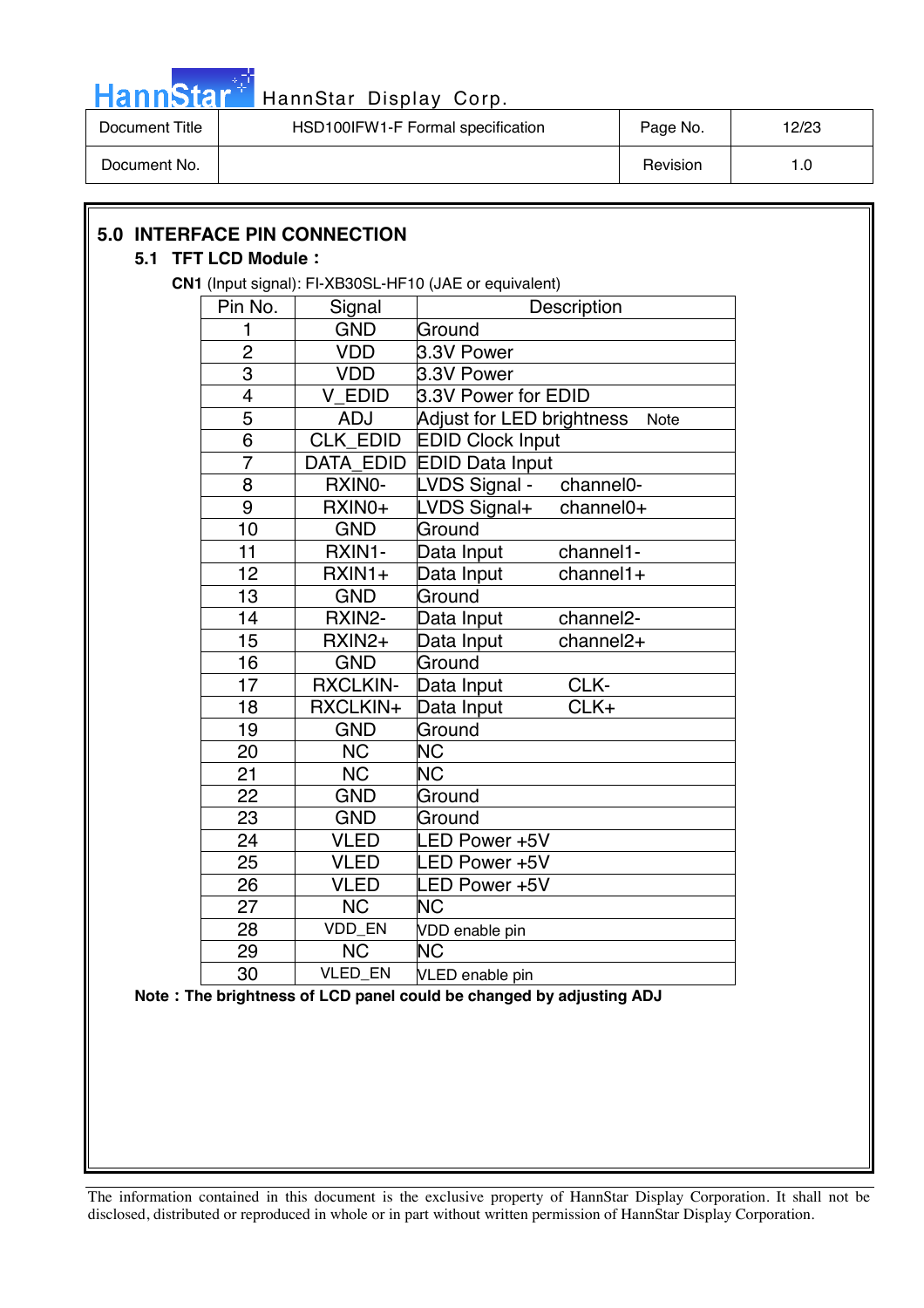| <b>HannStar<sup>®</sup></b> |           | HannStar Display Corp.                                                            |   |          |       |
|-----------------------------|-----------|-----------------------------------------------------------------------------------|---|----------|-------|
| Document Title              |           | HSD100IFW1-F Formal specification                                                 |   | Page No. | 13/23 |
| Document No.                |           |                                                                                   |   | Revision | 1.0   |
| <b>Note</b>                 | Luminance | (1) ADJ can adjust brightness to control Pin. Pulse duty the bigger the brighter. |   |          |       |
|                             | Luminance |                                                                                   | ╭ |          |       |



#### **(2) ADJ Signal=0~3.3V Operation Frequency**

| Parameter            | Symbol     | Conditions | Min | Tvp   | Max | Unit |
|----------------------|------------|------------|-----|-------|-----|------|
| ADJ Logic-High Level | $V_{ADJH}$ |            | 1.8 | 3.3   | 3.6 |      |
| ADJ Logic-Low Level  | Vadjl      |            |     |       | 0.4 |      |
| Dimming Frequency    | $F_{ADJ}$  |            | 18  | 20    | 22  | kHz  |
| Dimming Duty Cycle   |            |            | 20  | $- -$ | 100 | $\%$ |



D=  $t_{on}$  / T<sub>S</sub> x 100%  $F_{ADJ}$  = 1 / T<sub>S</sub>

#### (3) VLED\_EN & VDD\_EN > Operation Conditions :

| <b>Parameter</b>  | Symbol     | Min   | Typ | <b>Max</b> | <b>Units</b> | <b>Remark</b> |
|-------------------|------------|-------|-----|------------|--------------|---------------|
| VDD on/off signal | VDD_EN(H)  | 3.0   | 3.3 | 3.6        | Volt         | VDD on        |
|                   | VDD EN(L)  | $- -$ |     | 0.2        |              | VDD off       |
| VLED on/off       | VLED_EN(H) | 3.0   | 3.3 | 3.6        | Volt         | VLED on       |
| signal            | VLED_EN(L) | $- -$ |     | 0.2        |              | VLED off      |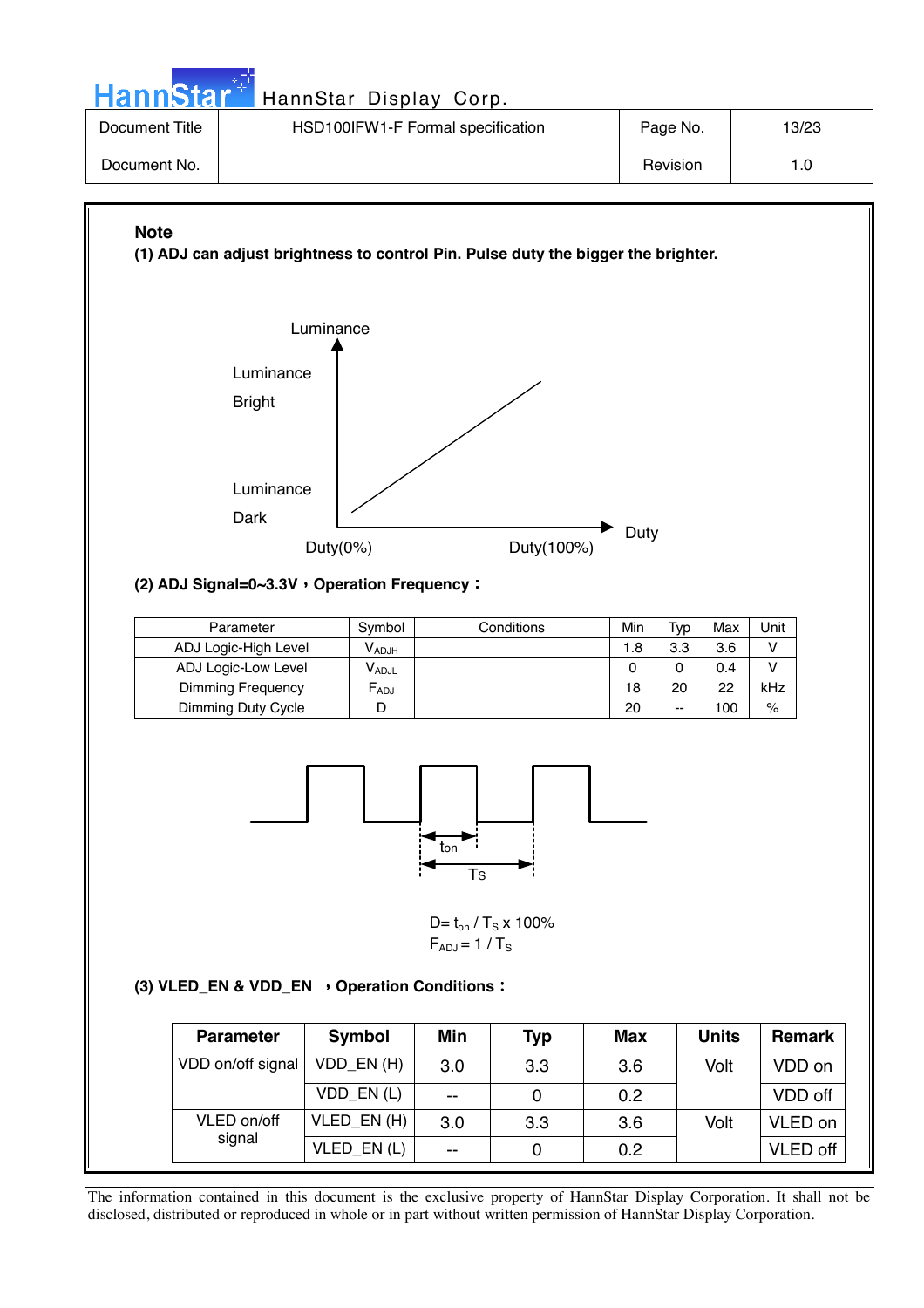

# HannStar<sup>t HannStar</sup> Display Corp.

| Document Title | HSD100IFW1-F Formal specification | Page No. | 14/23 |
|----------------|-----------------------------------|----------|-------|
| Document No.   |                                   | Revision | l .O  |

# **6.0 ELECTRICAL CHARACTERISTICS 6.1 TFT LCD Module**

| U. I        | IFI LUD MUUUIT                                                                      |                            |      |      |                          |             |                                    |
|-------------|-------------------------------------------------------------------------------------|----------------------------|------|------|--------------------------|-------------|------------------------------------|
|             | <b>Item</b>                                                                         | <b>Symbol</b>              | Min. | Typ. | Max.                     | <b>Unit</b> | <b>Note</b>                        |
|             | Supply Voltage                                                                      | $\mathsf{V}_{\mathsf{DD}}$ | 3.0  | 3.3  | 3.6                      | v           |                                    |
|             |                                                                                     | $V_{LED}$                  | 4.7  | 5.0  | 5.3                      | v           |                                    |
|             | Current of<br>power supply                                                          | <b>IDD</b>                 |      | 0.3  | $\overline{\phantom{a}}$ | A           | $ V_{DD}$ =3.3V $\cdot$ L0 pattern |
| <b>Note</b> | : (1) $V_{DD}$ dip condition :                                                      |                            |      |      |                          |             |                                    |
|             | When VDD operating within $2.7V \leq VDD < 3.0V$ , td $\leq 10$ ms, the display may |                            |      |      |                          |             |                                    |
|             | momentarily become abnormal.                                                        |                            |      |      |                          |             |                                    |

VDD<2.7V, VDD dip condition should also follow the Power On/Off conditions for supply voltage.

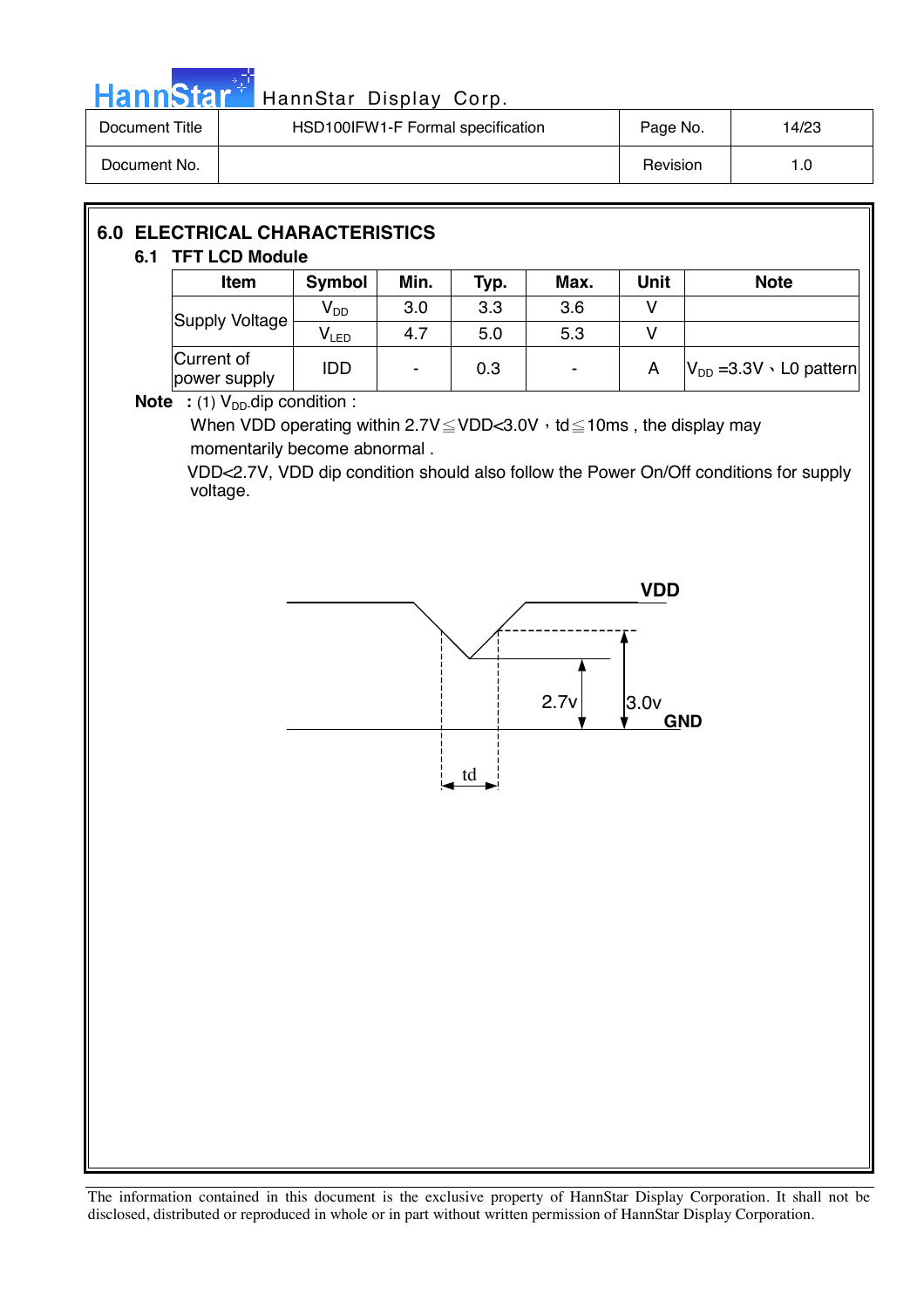

# HannStar<sup>17</sup> HannStar Display Corp.

| Document Title | HSD100IFW1-F Formal specification | Page No. | 15/23 |
|----------------|-----------------------------------|----------|-------|
| Document No.   |                                   | Revision | 1.0   |

#### **6.2 Switching Characteristics for LVDS Receiver**

| Item                              | Symbol          | Min.                   | Typ. | Max.                    | <b>Unit</b> | Conditions |
|-----------------------------------|-----------------|------------------------|------|-------------------------|-------------|------------|
| Differential Input High Threshold | Vth             |                        |      | 100                     | mV          |            |
| Differential Input Low Threshold  | Vtl             | $-100$                 |      |                         | mV          | $VCM=1.2V$ |
| Input Current                     | <sup>I</sup> IN | $-10$                  |      | $+10$                   | uA          |            |
| Differential input Voltage        | $ V_{ID} $      | 0.1                    |      | 0.6                     | v           |            |
| Common Mode Voltage Offset        | $V_{CM}$        | (IV <sub>1D</sub> 1/2) | 1.25 | 1.8-0.4- $(IV_{ID}1/2)$ | v           |            |

#### **6.3 Bit Mapping & Interface Definition**

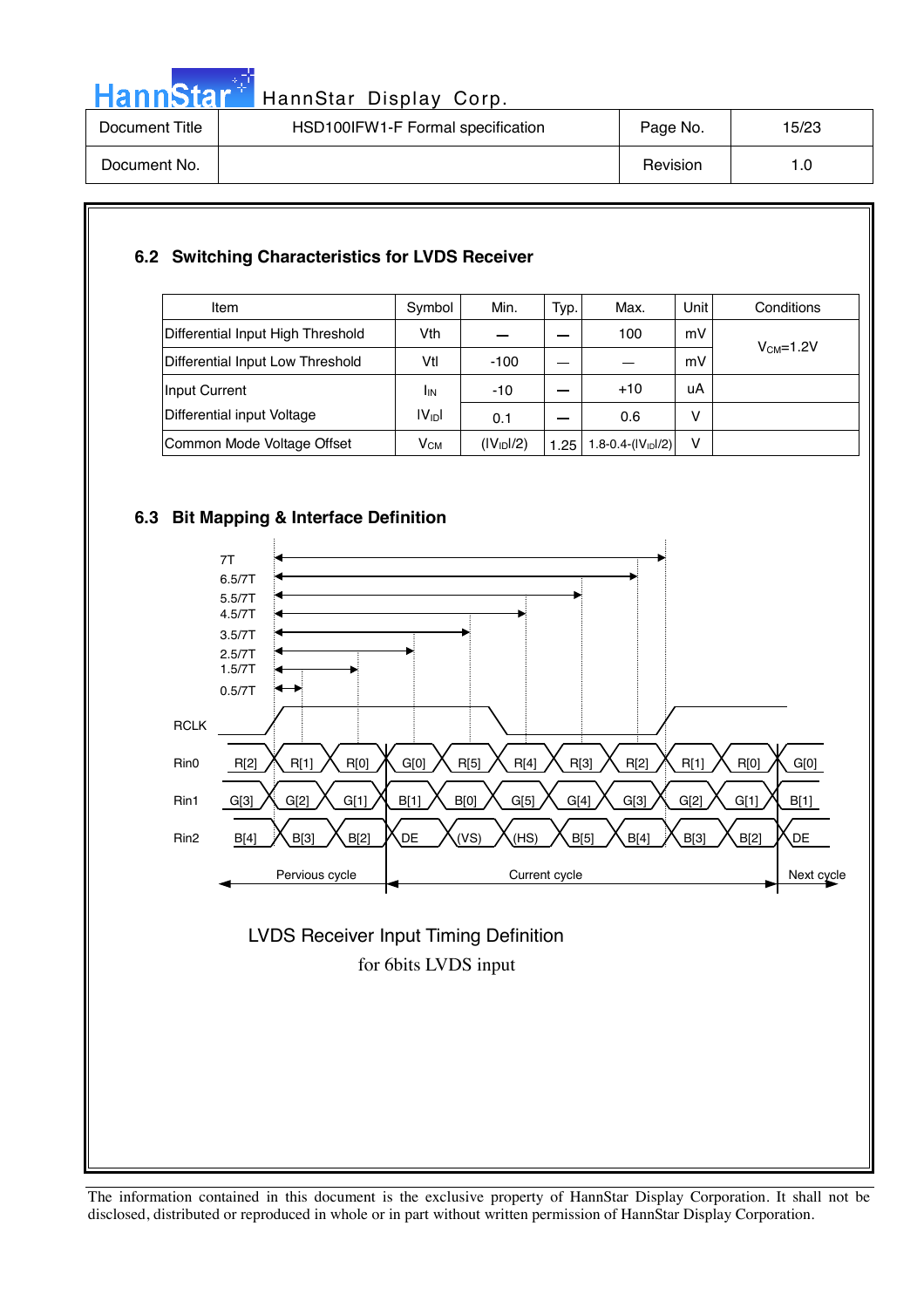

# HannStar<sup>t HannStar Display Corp.</sup>

| Document Title | HSD100IFW1-F Formal specification | Page No. | 16/23 |
|----------------|-----------------------------------|----------|-------|
| Document No.   |                                   | Revision | 1.0   |

| 6.4 Interface Timing (DE mode)<br>Item                                         | Symbol   | Min. | Typ. | Max.  | Unit       |
|--------------------------------------------------------------------------------|----------|------|------|-------|------------|
| Frame Rate                                                                     | --       | 55   | 60   | 65    | Hz         |
| <b>Frame Period</b>                                                            | t1       | 612  | 625  | 638   | line       |
| Vertical Display Time                                                          | t2       | 600  | 600  | 600   | line       |
| Vertical Blanking Time                                                         | t3       | 12   | 25   | 38    | line       |
| 1 Line Scanning Time                                                           | t4       | 1160 | 1200 | 1240  | clock      |
| <b>Horizontal Display Time</b>                                                 | t5       | 1024 | 1024 | 1024  | clock      |
| Horizontal Blanking Time                                                       | t6       | 136  | 176  | 216   | clock      |
| <b>Clock Rate</b>                                                              | t7       | 39   | 45   | 51.42 | <b>MHz</b> |
|                                                                                |          |      |      |       |            |
|                                                                                |          |      |      |       |            |
| t4                                                                             |          |      |      |       |            |
|                                                                                | ĶU—UĶU—U |      |      |       |            |
| ⊠ ≍∞ ⊠ ∞∞ ⊠ ∖<br>R,G,B[0:5]                                                    |          |      |      |       |            |
|                                                                                |          | t4   |      |       |            |
| t7                                                                             |          |      |      |       |            |
|                                                                                |          |      |      |       |            |
|                                                                                | t5       |      |      | t6    |            |
|                                                                                |          |      |      |       |            |
| R,G,B[0:5] XIXI 1   2   3   4   5   6   ))   1020   1021 1023 1024 XIXI ))   X |          |      |      |       |            |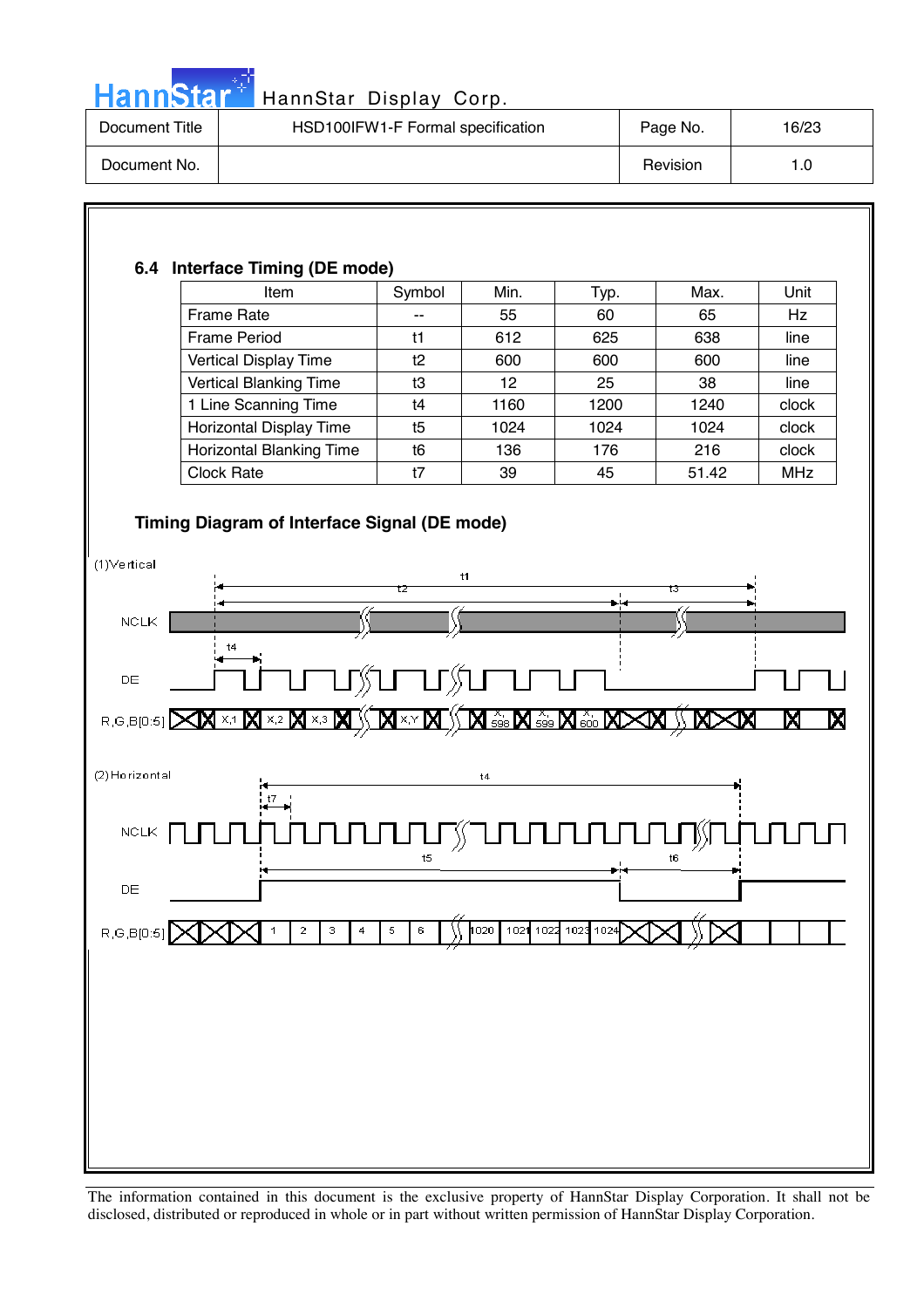|  | HannStar <sup>+</sup> |
|--|-----------------------|
|  |                       |

| Document Title | HSD100IFW1-F Formal specification | Page No. | 7/23 |
|----------------|-----------------------------------|----------|------|
| Document No.   |                                   | Revision | 1.0  |



- **Note**: (1) The supply voltage of the external system for the module input should be the same as the definition of  $V_{DD}$ .
	- (2) Apply the lamp volatge within the LCD operation range. When the back-light turns on before the LCD operation or the LCD truns off before the back-light turns off, the display may momentarily become white.
	- (3) In case of  $VDD =$  off level, please keep the level of input signal on the low or keep a high impedance.
	- (4) TP4 should be measured after the module has been fully discharged between power off and on period.
	- (5) Interface signal shall not be kept at high impedance when the power is on.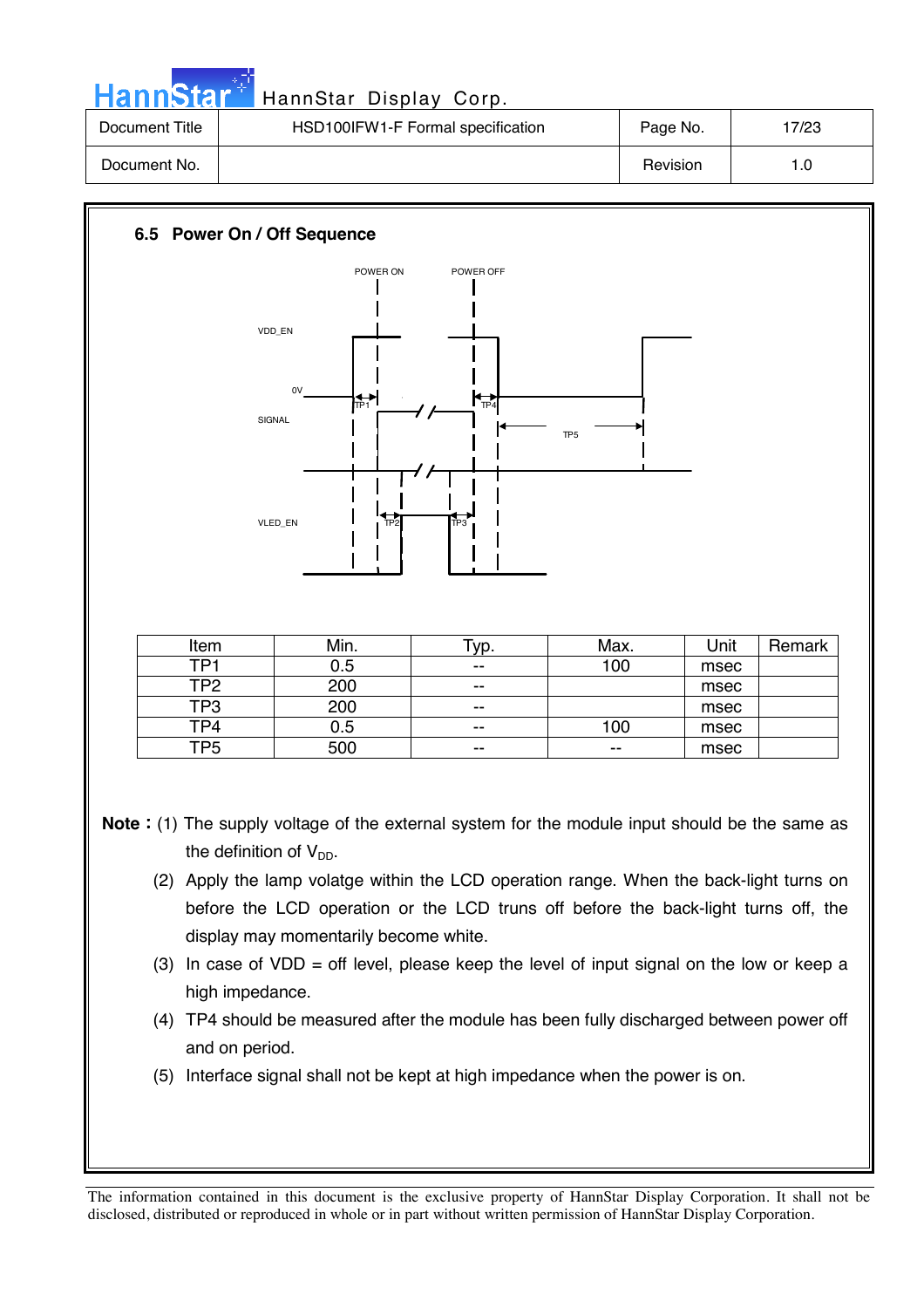| <b>HannStal</b> |
|-----------------|
|-----------------|

| Document Title | HSD100IFW1-F Formal specification | Page No. | 18/23 |
|----------------|-----------------------------------|----------|-------|
| Document No.   |                                   | Revision | 1.0   |

| No. | Item                                              | <b>Conditions</b>                                   | <b>Remark</b>    |
|-----|---------------------------------------------------|-----------------------------------------------------|------------------|
|     | <b>High Temperature Storage</b>                   | Ta= $+60^{\circ}$ C, 240hrs                         |                  |
|     | 2 Low Temperature Storage                         | Ta= $-20^{\circ}$ C, 240hrs                         |                  |
| 3   | High Temperature Operation                        | Ta= $+50^{\circ}$ C, 500hrs                         |                  |
| 4   | Low Temperature Operation                         | Ta= $0^{\circ}$ C, 500hrs                           |                  |
| 5   | High Temperature and High Humidity<br>(operation) | Ta=+50 $^{\circ}$ C, 80%RH, 500hrs                  |                  |
| 6   | Thermal Cycling Test (non operation)              | -20°C(30min) $\rightarrow$ +60°C(30min), 100 cycles |                  |
|     | Electrostatic Discharge                           | $\pm$ 200V,200pF(0 $\Omega$ ) 1 time/connector      |                  |
| 8   | Vibration                                         | 1.Random:                                           |                  |
|     |                                                   | 1.04G, 10~500Hz, XYZ,                               |                  |
|     |                                                   | 30min/each direction                                |                  |
|     |                                                   | 2.Sine:                                             |                  |
|     |                                                   | 1.5G, 5~500Hz, XYZ                                  |                  |
|     |                                                   | 30min/each direction                                |                  |
| 9   | <b>Shock</b>                                      | Half-Sine, 220G, 2ms, ±XYZ, 1time                   |                  |
|     | 10 Vibration (with carton)                        | Random:                                             |                  |
|     |                                                   | 1.04G, 10~500Hz, XYZ,                               |                  |
|     |                                                   | 45min/each direction                                |                  |
|     | 11 Drop (with carton)                             | Height: $60 \text{ cm}$                             | <b>JIS Z0202</b> |
|     |                                                   | 1 corner, 3 edges, 6 surfaces                       |                  |

 **Note:** There is no display function NG issue occurred, all the cosmetic specification is judged before the reliability stress.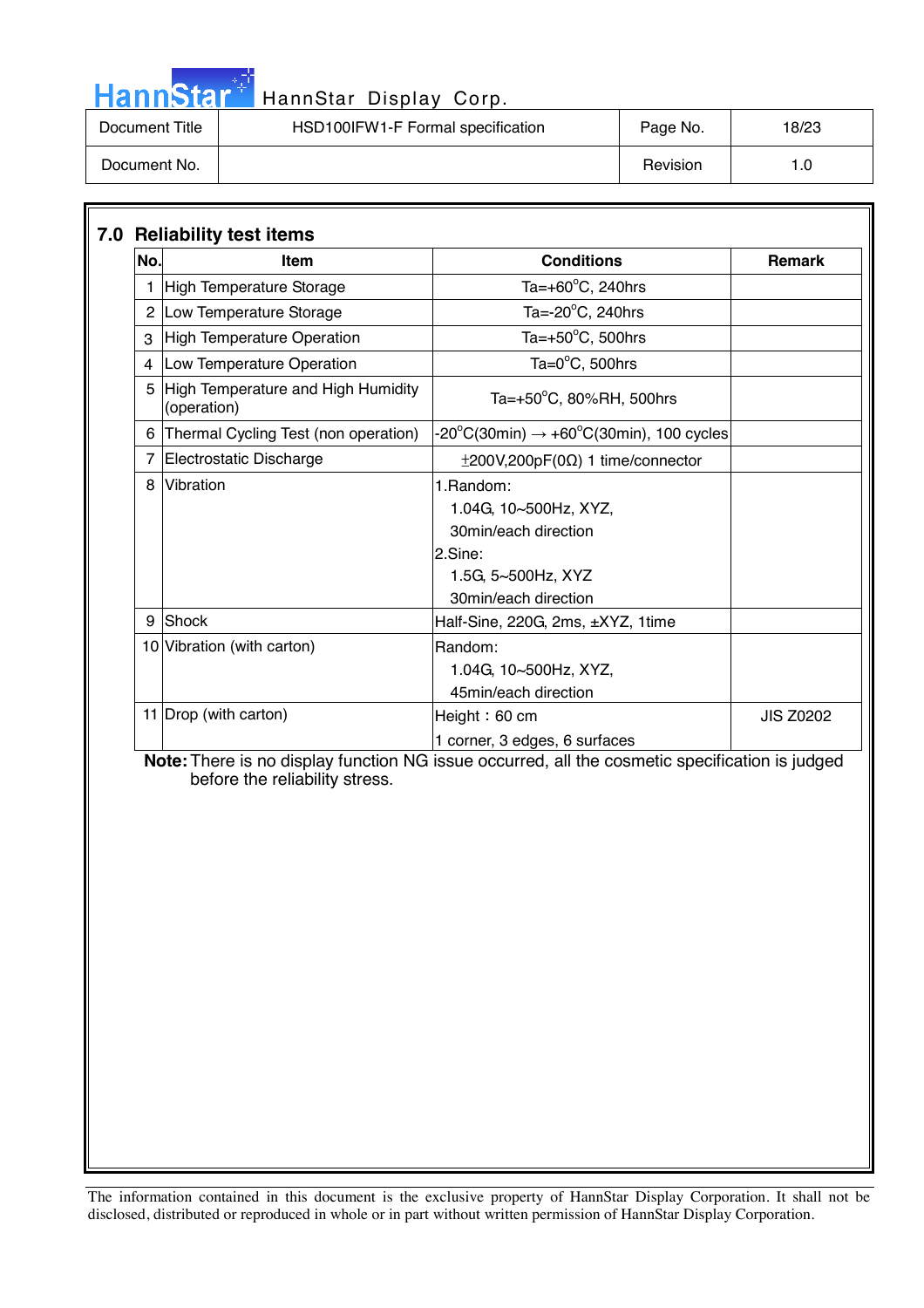# HannStar<sup>#</sup> HannStar Display Corp.

| Document Title | HSD100IFW1-F Formal specification | Page No. | 19/23 |
|----------------|-----------------------------------|----------|-------|
| Document No.   |                                   | Revision | I.C   |

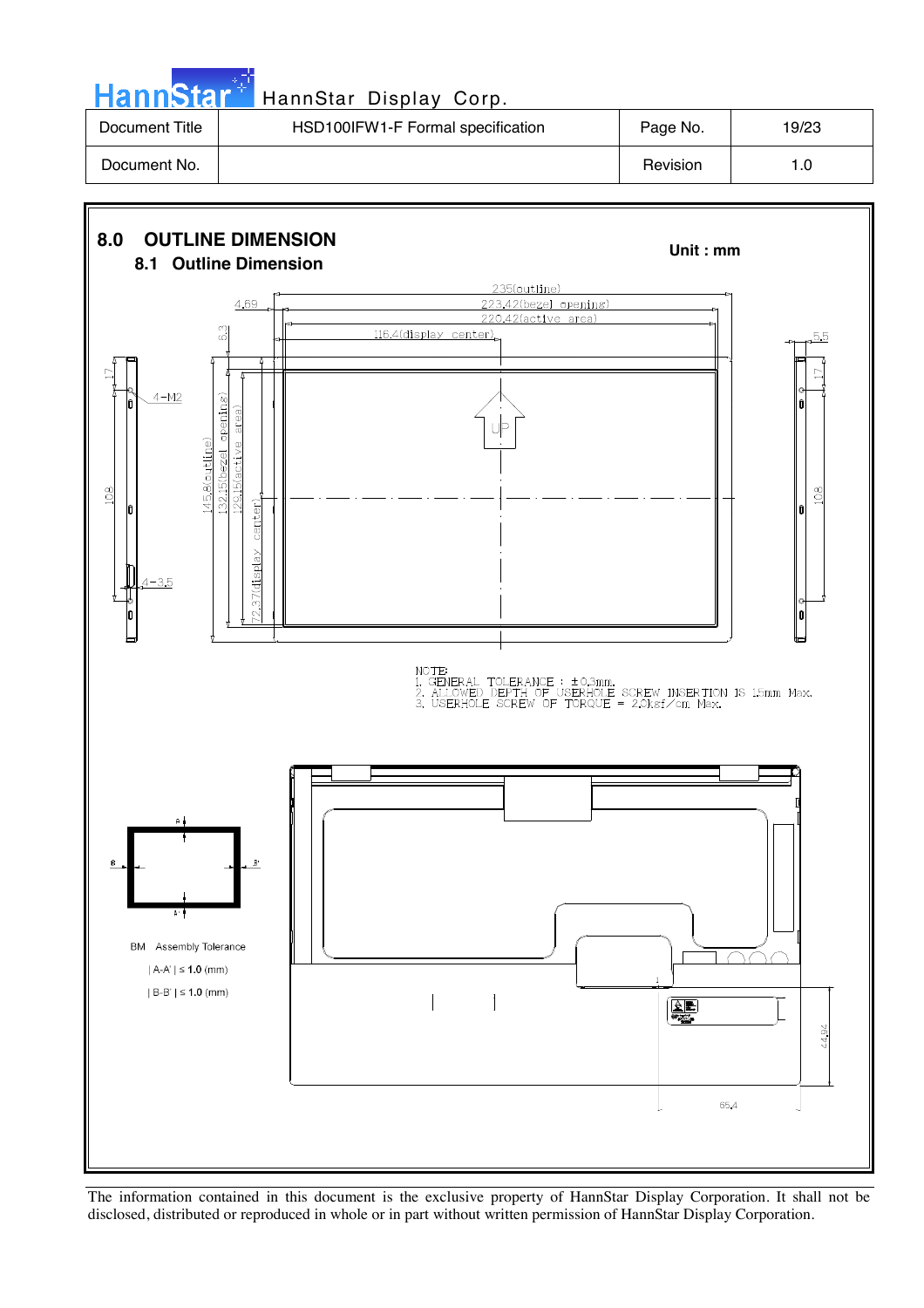|  | ann | Ы |  |
|--|-----|---|--|
|  |     |   |  |

| Document Title | HSD100IFW1-F Formal specification | Page No. | 20/23 |
|----------------|-----------------------------------|----------|-------|
| Document No.   |                                   | Revision |       |



Code 8: production year.

Code 9: production month.

Code 10,11,12,13,14,15: serial number.

Note (1) Production Year: Code 8 is defined by the last number of the year, for example

| Year | 2001 | 2002 | 2003 | 2004 | 2005 | 2006 | 2007 | 2008 | 2009 | 2010 |
|------|------|------|------|------|------|------|------|------|------|------|
| Mark |      |      |      |      |      |      |      |      |      |      |

Note (2) Production Month

| Month | Jan. | Feb. | Mar. | Apr. | May. | Jun. | Jul. | Aug. | Sep. | Oct | Nov. | Dec. |
|-------|------|------|------|------|------|------|------|------|------|-----|------|------|
| Mark  |      |      |      |      |      |      |      |      |      |     |      |      |

#### **9.2 Detail of Lot Mark**

- (1) Below label is attached on the backside of the LCD module. See Section 8.0: Outline Dimension.
- (2) The detail of Lot Mark is attached as below.
- (3) This is subject to change without prior notice.

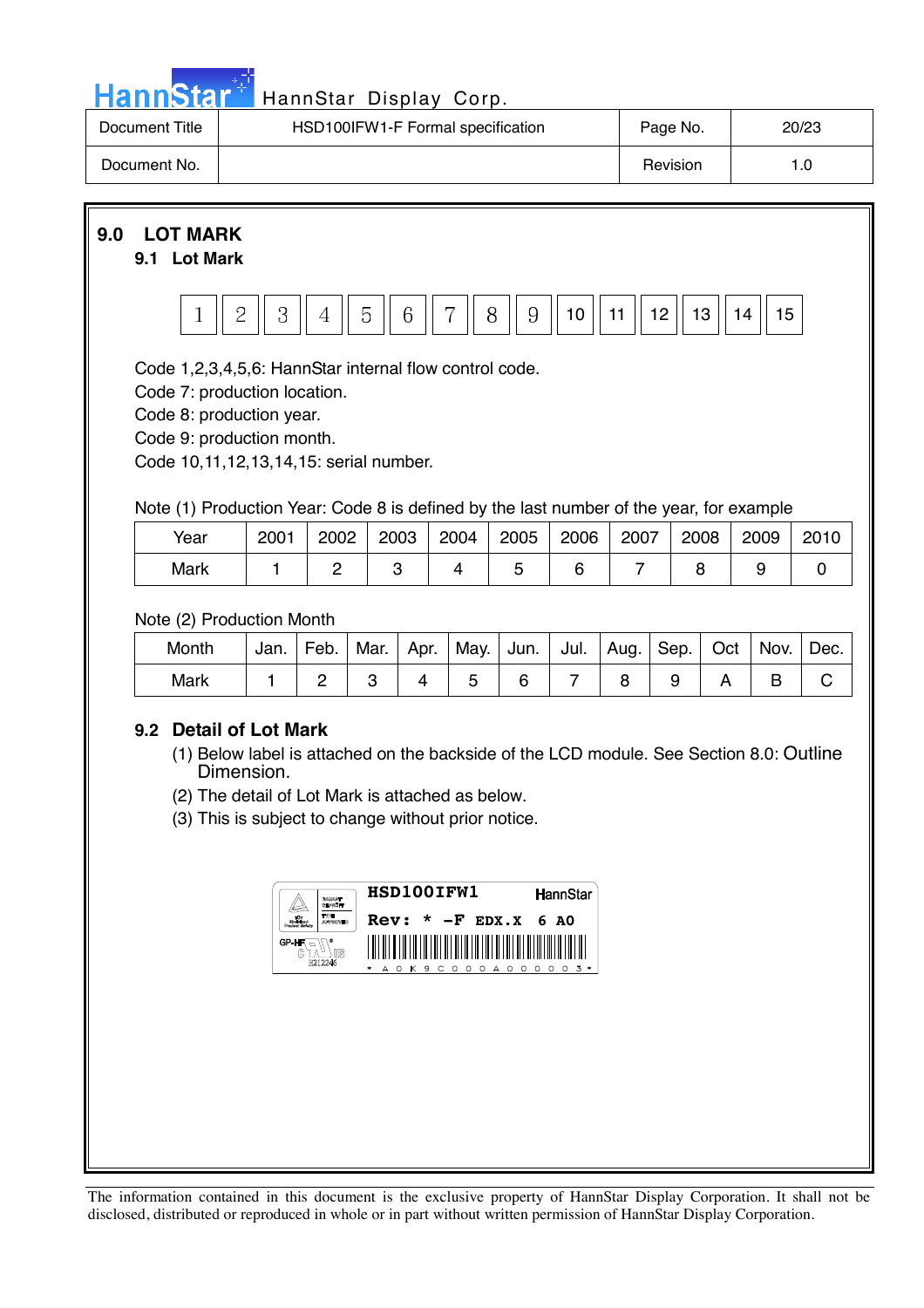| ann |  |
|-----|--|
|     |  |

| Document Title | HSD100IFW1-F Formal specification | Page No. | 21/23 |
|----------------|-----------------------------------|----------|-------|
| Document No.   |                                   | Revision |       |

|                                                                                                                                                                                                                                                                                                                                                                                                                        | 10.1 Packing form              |                                  |                  |  |  |  |  |
|------------------------------------------------------------------------------------------------------------------------------------------------------------------------------------------------------------------------------------------------------------------------------------------------------------------------------------------------------------------------------------------------------------------------|--------------------------------|----------------------------------|------------------|--|--|--|--|
| <b>LCM Model</b>                                                                                                                                                                                                                                                                                                                                                                                                       | LCM Qty. in the box            | Inner Box Size (mm)              | Notice           |  |  |  |  |
| HSD100IFW1-F                                                                                                                                                                                                                                                                                                                                                                                                           | 50 pcs/box                     | Ref.460 x 316 x 321 <sup>H</sup> |                  |  |  |  |  |
|                                                                                                                                                                                                                                                                                                                                                                                                                        | 10.2 Packing assembly drawings |                                  |                  |  |  |  |  |
| <b>ESD Bag</b><br>LCM<br>3.<br><b>Fold Back</b><br><b>Corner Pad</b><br><b>Partition/Pad</b><br>Tape<br><b>LCM+ESD bag</b>                                                                                                                                                                                                                                                                                             |                                |                                  |                  |  |  |  |  |
| $\mathbb{E} \mathbb{E} \mathbb{E} \mathbb{E} \mathbb{E} \mathbb{E} \mathbb{E} \mathbb{E} \mathbb{E} \mathbb{E} \mathbb{E} \mathbb{E} \mathbb{E} \mathbb{E} \mathbb{E} \mathbb{E} \mathbb{E} \mathbb{E} \mathbb{E} \mathbb{E} \mathbb{E} \mathbb{E} \mathbb{E} \mathbb{E} \mathbb{E} \mathbb{E} \mathbb{E} \mathbb{E} \mathbb{E} \mathbb{E} \mathbb{E} \mathbb{E} \mathbb{E} \mathbb{E} \mathbb{E} \mathbb{E} \mathbb{$ | O.                             | 5.<br>Box                        | 4<br>LCM+ESD bag |  |  |  |  |
| HSD100IFW1-F                                                                                                                                                                                                                                                                                                                                                                                                           |                                | <b>Material</b>                  | <b>Notice</b>    |  |  |  |  |
|                                                                                                                                                                                                                                                                                                                                                                                                                        |                                | <b>Corrugated Paper Board</b>    | (AB Flute)       |  |  |  |  |
|                                                                                                                                                                                                                                                                                                                                                                                                                        |                                | <b>Corrugated Paper Board</b>    | (B Flute)        |  |  |  |  |
| Box                                                                                                                                                                                                                                                                                                                                                                                                                    |                                |                                  |                  |  |  |  |  |
| Partition/Pad<br>Corner Pad                                                                                                                                                                                                                                                                                                                                                                                            |                                | <b>Corrugated Paper Board</b>    | (AB Flute)       |  |  |  |  |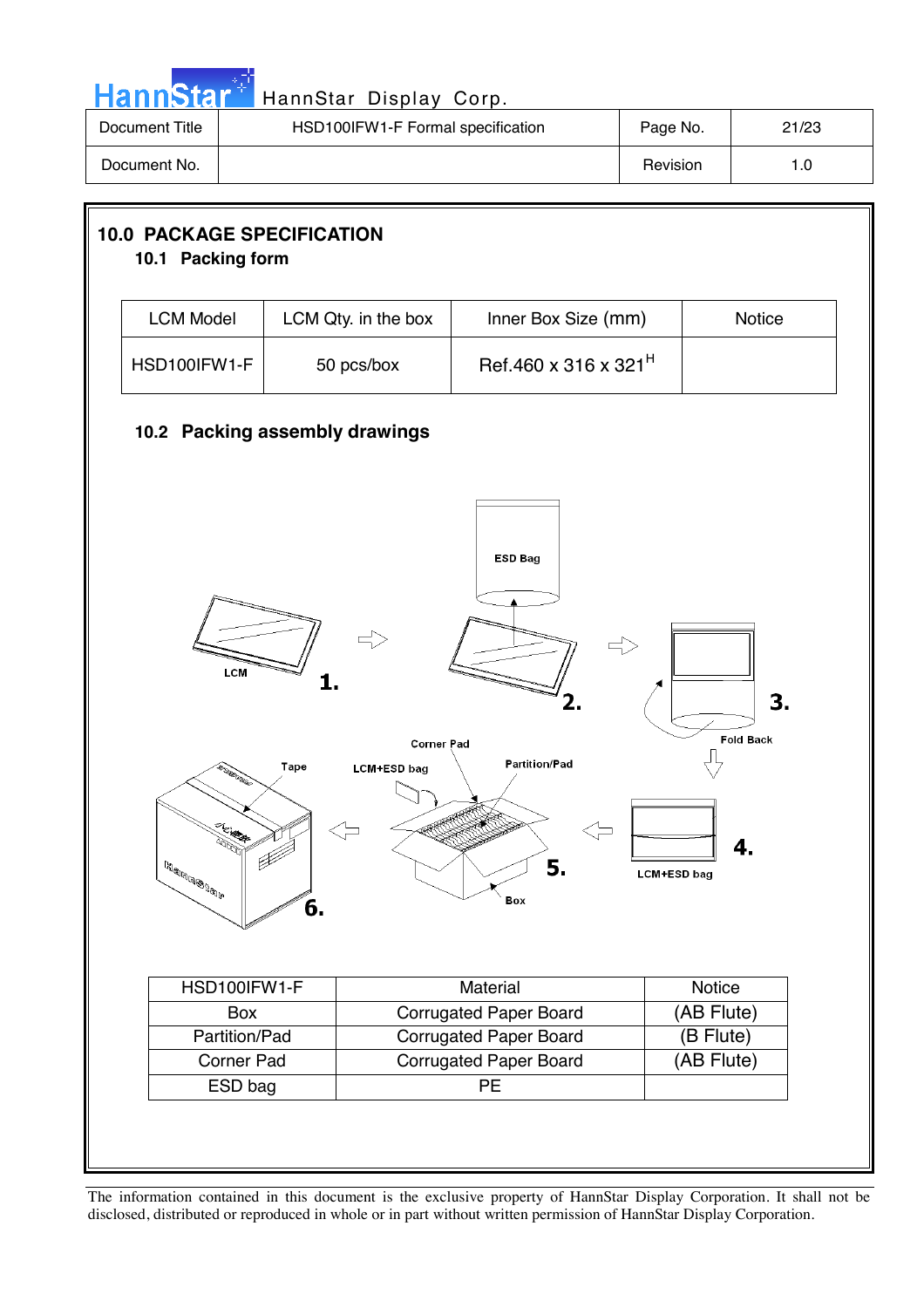

## HannStar<sup>47</sup> HannStar Display Corp.

| Document Title | HSD100IFW1-F Formal specification | Page No. | 22/23 |
|----------------|-----------------------------------|----------|-------|
| Document No.   |                                   | Revision | 0. ا  |

#### **11.0 GENERAL PRECAUTION**

#### **11.1 Use Restriction**

This product is not authorized for use in life supporting systems, aircraft navigation control systems, military systems and any other application where performance failure could be life-threatening or otherwise catastrophic.

#### **11.2 Disassembling or Modification**

 Do not disassemble or modify the module. It may damage sensitive parts inside LCD module, and may cause scratches or dust on the display. HannStar does not warrant the module, if customers disassemble or modify the module.

#### **11.3 Breakage of LCD Panel**

- 11.3.1.If LCD panel is broken and liquid crystal spills out, do not ingest or inhale liquid crystal, and do not contact liquid crystal with skin.
- 11.3.2. If liquid crystal contacts mouth or eyes, rinse out with water immediately.
- 11.3.3. If liquid crystal contacts skin or cloths, wash it off immediately with alcohol and rinse thoroughly with water.
- 11.3.4. Handle carefully with chips of glass that may cause injury, when the glass is broken.

#### **11.4 Electric Shock**

- 11.4.1. Disconnect power supply before handling LCD module.
- 11.4.2. Do not pull or fold the LED cable.
- 11.4.3. Do not touch the parts inside LCD modules and the fluorescent LED's connector or cables in order to prevent electric shock.

#### **11.5 Absolute Maximum Ratings and Power Protection Circuit**

- 11.5.1. Do not exceed the absolute maximum rating values, such as the supply voltage variation, input voltage variation, variation in parts' parameters, environmental temperature, etc., otherwise LCD module may be damaged.
- 11.5.2. Please do not leave LCD module in the environment of high humidity and high temperature for a long time.
- 11.5.3. It's recommended to employ protection circuit for power supply.

#### **11.6 Operation**

- 11.6.1 Do not touch, push or rub the polarizer with anything harder than HB pencil lead.
- 11.6.2 Use fingerstalls of soft gloves in order to keep clean display quality, when persons handle the LCD module for incoming inspection or assembly.
- 11.6.3 When the surface is dusty, please wipe gently with absorbent cotton or other soft material.